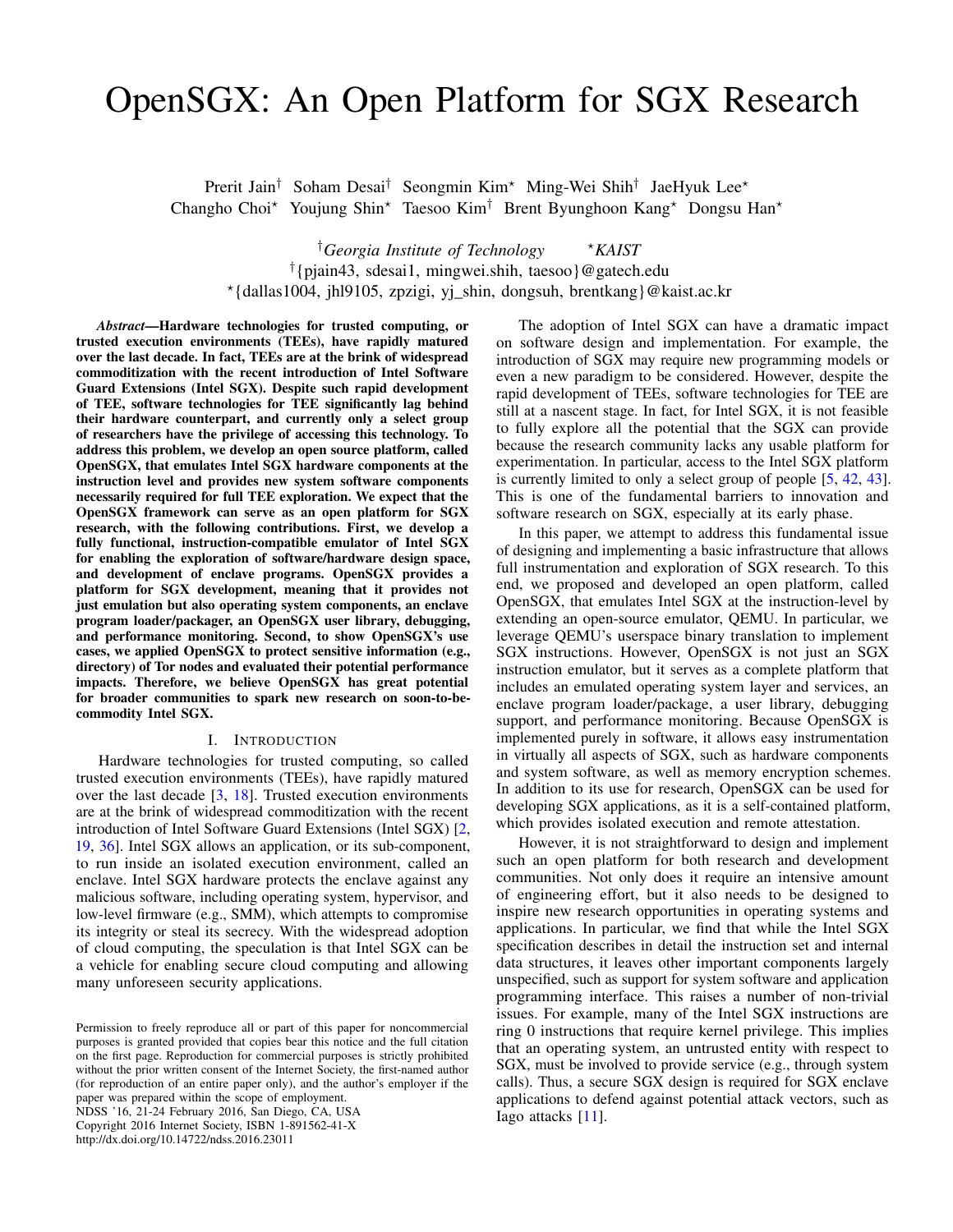Furthermore, SGX requires that application code and data be placed on Enclave Page Cache (EPC), a reserved, encrypted area of memory, and that its execution must stay within EPC. For executing a binary on EPC, an SGX instruction can allow one to copy a normal page onto an EPC page; however, a dynamic loader is additionally required to supply the provisioning of the code, data, and stack sections on EPC (e.g., relocation). To provide an ecosystem, OpenSGX must address these issues, while the SGX specification largely concerns the instruction set and low-level interfaces.

OpenSGX design fills this gap to provide necessary support for SGX application programmers to readily implement their TEE applications and explore the feasibility. In particular, OpenSGX provides six components to support all aspects of SGX development: hardware emulation module, operating system emulation, enclave loader, user library, debugging support, and performance monitoring. To evaluate all components of the system and demonstrate the potential of OpenSGX, we conducted a case study using Tor, the anonymity network, as a concrete example. We discuss how SGX might be used to enhance the security and privacy guarantees of Tor, redesign Tor to leverage SGX, and use OpenSGX to implement its SGX-based Tor design. Finally, we present the performance profiling result of the SGX-enabled Tor. The profiling result was produced using one of the services provided by OpenSGX.

In summary, we make the following contributions:

- The first open platform for SGX research and development, which includes a wide range of emulation components and toolchain.
- An initial exploration of system support, its interface design, and the security issues involving system calls and user library for SGX programming.
- We applied OpenSGX to Tor nodes to isolate sensitive information (e.g., a signing key of the directory server) and evaluate its potential performance implications.

We find that it is timely to introduce OpenSGX to the community, considering the early-stage of Intel SGX—the first SGX-equipped CPUs (S-Spec: SR2L0, SR2L1, ..., SR2L9, SR2LC, ..., SR2LH, SR2LJ, ..., SR2LN) have been on the market since October 26, 2015 [\[23\]](#page-15-6), but there are no known motherboards that support SGX other than a few DELL Inspiron laptops (i3153, i3158, i7353, i7359, i7568) as of December 2015. We believe the open research opportunities that OpenSGX brings will help not only the software community in exploring new interfaces and semantics for SGX programming, but also the hardware community in testing and implementing new requirements and services for TEEs that the software community may be able to identify and suggest as new hardware features.

This paper is organized as follows. **[§II](#page-1-0)** provides background of Intel SGX. [§III](#page-2-0) and [§IV](#page-3-0) describe the system design. [§V](#page-9-0) explains the implementation details. [§VI](#page-9-1) and [§VII](#page-11-0) evaluate OpenSGX through concrete case studies and describe our initial experience of redesigning Tor to adopt Intel SGX. [§VIII](#page-13-0) presents related work, [§IX](#page-14-3) discusses remaining issues, and finally,  $X \subseteq X$  concludes our work.

<span id="page-1-1"></span>

| P | Type       | Instruction        | Description                            | v  | S |
|---|------------|--------------------|----------------------------------------|----|---|
| P | <b>MEM</b> | <b>EADD</b>        | Add a page                             | r1 | ✓ |
| P | <b>MEM</b> | <b>EBLOCK</b>      | Block an EPC page                      | r1 |   |
| P | <b>EXE</b> | <b>ECREATE</b>     | Create an enclave                      | r1 |   |
| P | <b>DBG</b> | <b>EDBGRD</b>      | Read data by debugger                  | r1 |   |
| P | <b>DBG</b> | <b>EDBGWR</b>      | Write data by debugger                 | r1 |   |
| P | MEM        | <b>EEXTEND</b>     | Extend EPC page measurement            | r1 |   |
| P | <b>EXE</b> | EINIT              | Initialize an enclave                  | r1 |   |
| P | MEM        | <b>ELDB</b>        | Load an EPC page as blocked            | r1 |   |
| P | MEM        | <b>ELDU</b>        | Load an EPC page as unblocked          | r1 |   |
| P | <b>SEC</b> | <b>EPA</b>         | Add a version array                    | r1 |   |
| P | <b>MEM</b> | <b>EREMOVE</b>     | Remove a page from EPC                 | r1 |   |
| P | MEM        | <b>ETRACK</b>      | <b>Activate EBLOCK</b> checks          | r1 |   |
| P | MEM        | <b>EWB</b>         | Write back/invalidate an EPC page      | r1 |   |
| P | MEM        | <b>EAUG</b>        | Allocate a page to an existing enclave | r2 |   |
| P | <b>SEC</b> | <b>EMODPR</b>      | Restrict page permissions              | r2 |   |
| P | <b>EXE</b> | <b>EMODT</b>       | Change the type of an EPC page         | r2 |   |
| U | EXE.       | <b>EENTER</b>      | Enter an enclave                       | r1 |   |
| U | <b>EXE</b> | <b>EEXIT</b>       | Exit an enclave                        | r1 |   |
| U | <b>SEC</b> | <b>EGETKEY</b>     | Create a cryptographic key             | r1 |   |
| U | <b>SEC</b> | <b>EREPORT</b>     | Create a cryptographic report          | r1 |   |
| U | <b>EXE</b> | <b>ERESUME</b>     | Re-enter an enclave                    | r1 |   |
| U | MEM        | <b>EACCEPT</b>     | Accept changes to a page               | r2 |   |
| U | <b>SEC</b> | <b>EMODPE</b>      | Enhance access rights                  | r2 |   |
| U | MEM        | <b>EACCEPTCOPY</b> | Copy a page to a new location          | r2 |   |

TABLE I: Intel SGX Instruction support in OpenSGX. P: Privileged (ring 0) instructions; U: User-level (ring-3) instructions; V: Version; S: Supported by OpenSGX; r1: Revision 1 [\[21\]](#page-15-7); r2: Revision 2 [\[22\]](#page-15-8); MEM: Memory management related; EXE: Enclave execution related; SEC: Security or permissions related.

<span id="page-1-2"></span>

| Instruction       |                                    | Description                   | S |
|-------------------|------------------------------------|-------------------------------|---|
| <b>EPCM</b>       | Enclave Page Cache Map             | Meta-data of an EPC page      |   |
| <b>SECS</b>       | <b>Enclave Control Structure</b>   | Meta-data of an enclave       |   |
| <b>TCS</b>        | Thread Control Structure           | Meta-data of a single thread  |   |
| <b>SSA</b>        | State Save Area                    | Used to save processor state  |   |
| PageInfo          | Page Information                   | Used for EPC-management       |   |
| <b>SECTNEO</b>    | Security Information               | Meta-data of an enclave page  |   |
| <b>PCMD</b>       | Paging Crypto MetaData             | Used to track a page-out page |   |
| SIGSTRUCT         | <b>Enclave Signature Structure</b> | Enclave certificate           |   |
| <b>EINITTOKEN</b> | <b>EINIT Token Structure</b>       | Used to validate the enclave  |   |
| <b>REPORT</b>     | Report Structure                   | Return structure of EREPORT   |   |
| <b>TARGETINFO</b> | Report Target Info                 | Parameter for EREPORT         |   |
| <b>KEYREQUEST</b> | Key Request                        | Parameter for EGETKEY         |   |
| VA                | Version Array                      | Version for evicted EPC pages |   |

TABLE II: Intel SGX Data Structure implemented in OpenSGX, marked  $\sqrt{in}$  S if supported.

#### II. BACKGROUND

# <span id="page-1-0"></span>*A. Intel SGX*

Intel SGX is an extension to the x86 instruction set architecture that enables an application to instantiate a protected container, called an enclave, containing code and data. The memory region residing in the enclave is protected against all external software access including privileged ones such as operating system and the hypervisor. To support enclave, SGX consists of a set of new instructions and memory access changes. Also, SGX supports remote attestation and sealing that allow remotely verifying an enclave and securely saving enclave data in non-volatile memory for future use, respectively.

SGX memory protection. When the processor accesses enclave data, it automatically transfers to a new CPU mode, called *enclave mode*. The enclave mode enforces additional hardware checks on every single memory access, such that only code inside the enclave can access its own enclave region. That is, memory accesses from both non-enclaves and different enclaves are prohibited. Note that memory access policy on the non-enclave regions remains the same, i.e., traditional page walk is performed for both accesses from non-enclaves and enclaves to non-enclave memory.

The enclave data is stored in a reserved memory region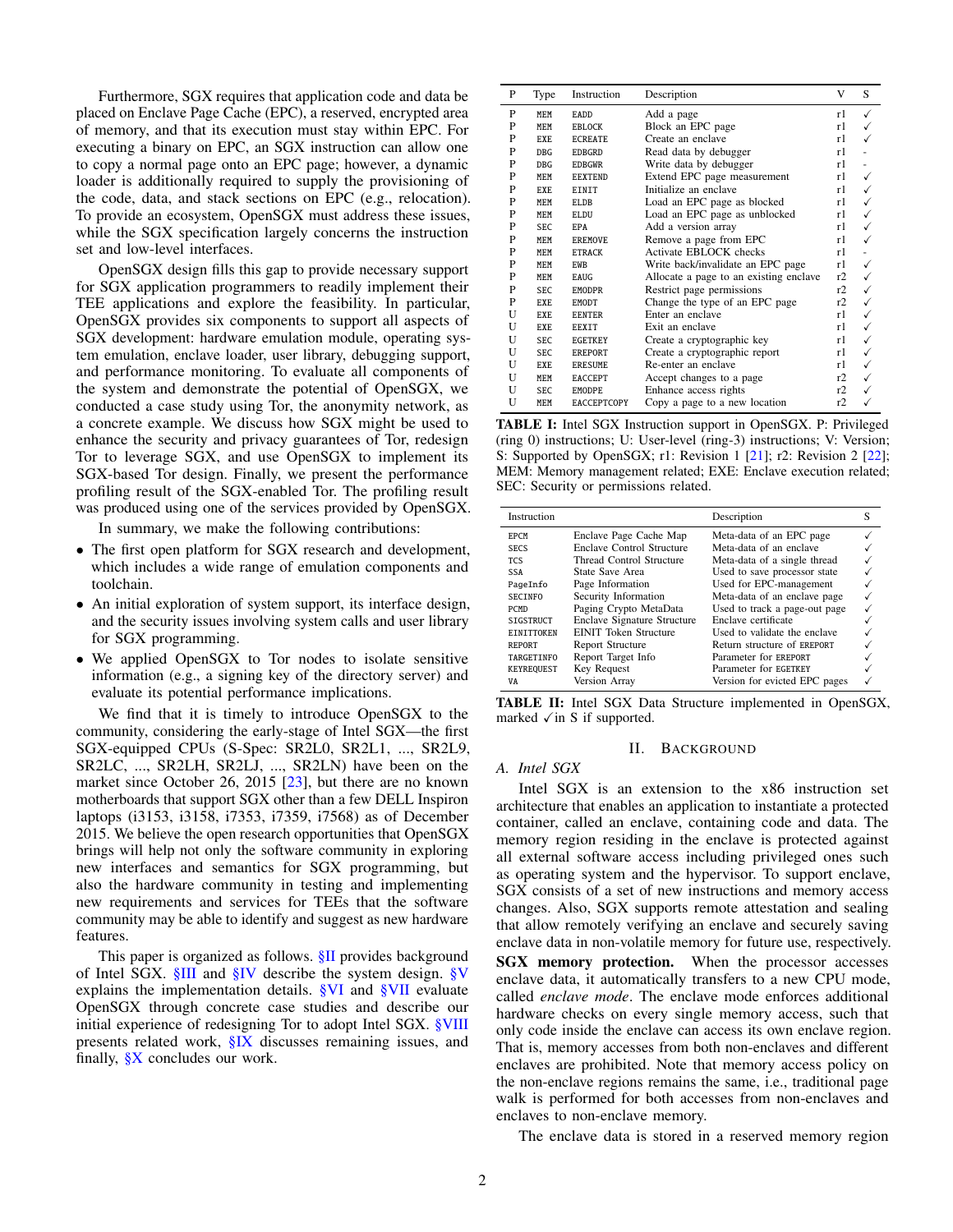called Enclave Page Cache (EPC). To defend against known memory attacks such as memory snooping, memory content in EPC is encrypted by the Memory Encryption Engine (MEE). The memory content in EPC is only decrypted when entering the CPU package, where the code and data are protected by the enclave mode, and then re-encrypted when leaving to the EPC memory region.

Instruction Set Architecture (ISA). SGX introduces a set of instructions and data structures to support enclave and EPC-related operations (see [Table I](#page-1-1) and [Table II\)](#page-1-2). Instructions are classified into user-level instructions (ring 3) and privileged instructions (ring 0). Note that the family of userlever/privileged instructions is called ENCLU/ENCLS. For example, the user-level instruction EENTER allows the host program to transfer the program's control to an existing enclave program, while ECREATE is a privileged instruction that allocates available EPC pages for a new enclave.

## *B. OpenSGX Specification*

One might imagine that faithfully implementing the Intel SGX specification is sufficient for producing a usable emulation and development environment. However, the specification leaves system software including operating system support, debugging, and toolchains for software development, largely under-specified. For example, many SGX instructions (see [Table I\)](#page-1-1) require kernel privilege (ring 0), but system call interface and operating system service/support for SGX have not been explored. The system call interface is critical for SGX applications because they must rely on necessary support from an operating system that they do not trust. To fill this gap, we explore system support for OpenSGX application developers and define an interface with the operating system within the SGX OS emulation layer, which provides service to OpenSGX applications.

Disclaimers and threat model. OpenSGX does not support binary-compatibility with Intel SGX because no specification or standardization exists for the binary-level interoperability<sup>[1](#page-2-1)</sup>. Although OpenSGX supports most instructions specified, we do not implement all instructions. Specifically, OpenSGX does not implement debugging instructions, as our software layer can provide a rich environment for debugging (e.g., familiar GDB stub). OpenSGX is a software emulator and provides no security guarantees. Its security guarantees are *not* at all the same level as Intel SGX.

However, we consider the same threat model of Intel SGX in designing the emulation platform. In particular, as in Haven [\[5\]](#page-14-2), we assume an adversary who has control over all software components, including the operating system and hypervisor, and hardware except the CPU package. In the design and implementation of the system call interface, OpenSGX considers mechanisms to thwart attacks that can be mounted by system software, such as the Iago attacks [\[11\]](#page-15-5). For example, we integrate EAUG/EACCEPT instructions into the dynamic memory allocation API to perform validation on newly allocated memory, which a malicious OS cannot simply bypass. However, protection against denial-of-service is out of scope; an adversary can still launch a denial-of-service attack on SGX [\[36\]](#page-15-2). Finally, OpenSGX cannot provide accurate (i.e., wall-clock) performance measures because it is a software

<span id="page-2-2"></span>

Fig. 1: Overview of OpenSGX's design and memory state of an active enclave program: A packaged program, marked as *Wrapper* and *Enclave Program* together, runs as a single process in the same virtual address space. Since Intel SGX uses privilege instructions to initialize and setup enclaves, OpenSGX introduces a set of system calls to service the requests from the Wrapper program. The grayed boxes represent isolated enclave pages, and stripped boxes depict the shared memory region used to service the enclave program (note this interface is not specified in Intel SGX [\[21,](#page-15-7) [22\]](#page-15-8)).

emulator. Instead, OpenSGX helps developers and researchers to speculate on potential performance issues by providing its emulated performance statistics similar to that of the perf counter.

# III. SYSTEM OVERVIEW

<span id="page-2-0"></span>OpenSGX emulates the hardware components of Intel SGX and its ecosystem, which includes operating system interfaces and user library, in order to run enclave programs. In this section, we describe a high-level overview of OpenSGX's design and lifecycle of an enclave program starting from its development.

## *A. OpenSGX Components*

To implement Intel SGX instructions and emulate its hardware components, we leverage QEMU. In particular, we implement OpenSGX's OS emulation layer and hardware emulation on top of QEMU's user-mode emulation by extending the binary translation. [Figure 1](#page-2-2) illustrates the overall design components. OpenSGX consists of six components that work together to provide a fully functional SGX development environment. Each component is summarized below and the detail is explained in [§IV.](#page-3-0)

- Emulated Intel SGX hardware: We implement hardware components, including SGX instructions, SGX data structures, EPC and its access protection, and the SGX *processor key* as software within QEMU [\(§IV-A\)](#page-3-1). Note that these components are actually part of the processor or reside in the EPC as part of protected data structures. OpenSGX provides a tool for specifying hardware configurations, such as the size of EPC and the SGX *processor key*.
- OS emulation: Some SGX instructions (ENCLS) are privileged instructions that should be executed by the kernel. Thus, we define new system calls that the emulated enclave programs use to perform SGX operations, such as enclave provisioning and dynamic memory allocation [\(§IV-B\)](#page-5-0). Note

<span id="page-2-1"></span> $1$ Recent Windows 10 has been reported to have a preliminary support, SGX R1, as described in a technical report [\[25\]](#page-15-9)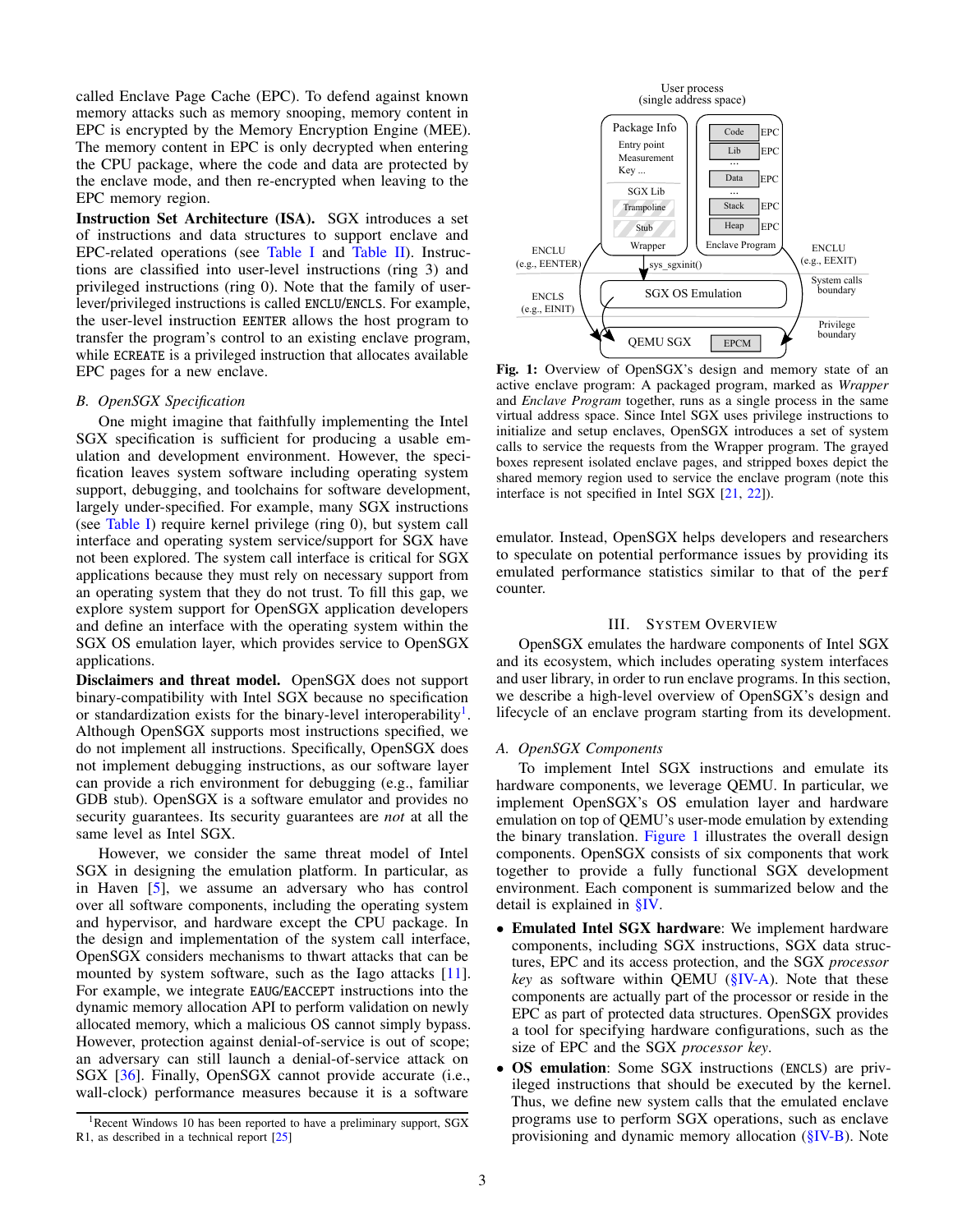that this interface is crucial for development, but is not defined in Intel SGX specifications. Our interface allows user programs to easily use Intel SGX features. The current version supports only user-mode emulation, but we plan to extend OpenSGX for system-wide emulation as well.

- Enclave program loader: To launch an enclave program, code and data sections to be executed inside the enclave must be properly loaded to EPC, beyond the measurement and attestation. ENCLS instructions allow provisioning of enclave on an EPC page-by-page basis. Our OpenSGX loader automatically takes care of the process by loading the enclave code and data sections into EPC and provisioning an enclave heap and stack regions [\(§IV-C\)](#page-6-0).
- OpenSGX user library (sgxlib): OpenSGX provides a set of useful functions, (sgxlib), that can be used inside and outside the enclave [\(§IV-D\)](#page-6-1). It provides wrappers for all SGX user-level instructions, as well as high-level APIs for example, sgx\_host\_read/write() for copying data from and to an enclave program. The in-enclave APIs that sgxlib provides have been designed to thwart known attack vectors such as Iago attacks and more generally, deputy attacks.
- Debugger support: OpenSGX naturally allows easy debugging of the emulation platform due to the nature of softwarebased emulation. However, for SGX applications, QEMU's binary translation can make debugging more difficult because a debugger can only observe translated instructions. Thus, we extend gdb to map to the instruction being emulated. We also expose key SGX data structures (e.g., EPCM) through gdb commands [\(§IV-E\)](#page-8-0).
- Performance monitoring: Finally, OpenSGX supports performance counters/profiler and allows users to collect performance statistics (e.g., the number of enclave-to-host context switches) about enclave programs  $(\S$ <sup>IV-F</sup>).

# *B. Development Lifecycle with OpenSGX*

OpenSGX provides a rich development environment, allowing the research community to easily emulate a program running inside an enclave. In this section, we show the development lifecycle of an enclave program and highlight potential research opportunities that reside at each point of the cycle.

Lifecycle 1: Development. Developing an enclave program in OpenSGX is as simple as developing an ordinary program written in C language, using our convenience library, sgxlib.

[Figure 2](#page-4-0) shows one of the simplest enclave programs. Developers can solely develop a C program to be executed inside an enclave, similar to hello.c. We use wrapper.c to demonstrate how a developer can launch and execute an enclave program by using the APIs provided by sgxlib. Note that enclave\_main() is merely a default entry point that is loaded to the enclave in this example. Using the section attributes and sgxlib APIs, programmers can also specify additional code and data sections to be loaded in the enclave or create multiple enclaves. Also, sgxlib defines specific APIs to support host-enclave communication.

The clear, easy-to-use programming model and a convenience library allow developers to easily create an enclave program. The separation of enclave code and data sections in the code also helps them to separate security-sensitive pieces of application code (PAL) [\[34\]](#page-15-10) for isolated execution.

Lifecycle 2: Launch. OpenSGX provides a toolchain,

opensgx, to compile the code into an OpenSGX-aware binary (a .sgx file) linked to sgxlib (see [Figure 2\)](#page-4-0). It also generates a configuration file (a .conf file) that contains the program measurement (a hash value), signature signed by a specified RSA key, and other enclave properties that are required to validate the program during the enclave initialization.

To execute the enclave program, OpenSGX performs the following tasks: (1) performs the bootstrapping process via sgx\_init(); (2) leverages OpenSGX loader API with program information obtained from ELF files (e.g., offset and size of code and data sections) to pre-load the program into allocated memory; (3) initiates enclave initialization by using init\_enclave(); (4) Once the enclave initialization is done, the host program transfers the program's control to the enclave program via sgx\_enter(), which is the wrapper of EENTER.

Lifecycle 3: Execution. OpenSGX enforces the SGX memory access policy on the enclave program by interposing every single memory access through QEMU's binary translation. Any access violation, such as memory write from non-enclave memory to enclave memory, results in a general protection fault.

Since an enclave program can legitimately access its host memory, any such access can open new attack surfaces to the enclave. To minimize the attack surfaces, sgxlib provides substitute APIs that allow an enclave program to avoid the use of a shared library that resides in the host memory. OpenSGX also provides a stricter form of communication protocol by using shared code and data memory, called *trampoline* and *stub*, respectively. After completing tasks in *enclave mode*, the enclave program exits this mode with the help of EEXIT instruction, thereby returning the program's control back to the location right after the EENTER instruction. Note that it is an operating system's responsibility to reclaim the EPC pages (i.e., EREMOVE), perhaps when its wrapper process terminates. However, OpenSGX leaves this clean-up routine unimplemented, as only one enclave runs on an OpenSGX's instance.

Lifecycle 4: Debugging and performance monitoring. OpenSGX supports debugging and performance monitoring. Although OpenSGX is not a cycle-accurate emulator, it exposes a system call to query the OpenSGX emulator about statistics, such as the number of context switches that occurred and SGX instructions executed. SGX researchers can utilize this to estimate the performance implications of an enclave program.

# IV. OPENSGX DESIGN

<span id="page-3-0"></span>In this section, we provide OpenSGX's design in various levels of abstractions, ranging from the hardware emulation to a user-level library and utilities.

### <span id="page-3-1"></span>*A. Hardware Emulation*

OpenSGX emulates the hardware specification of Intel SGX by leveraging the dynamic binary translation of QEMU. OpenSGX enables instruction-to-instruction compatibility; achieving binary-to-binary compatibility is presently not possible because ABI is not officially specified by any entity, neither by OS nor hardware vendors, yet.

Instruction Set Architecture (ISA). OpenSGX supports instruction-level compatibility (revision 1 and 2 of Intel SGX) to SGX-aware binaries by implementing the core Intel SGX instructions. OpenSGX also provides simple C APIs that directly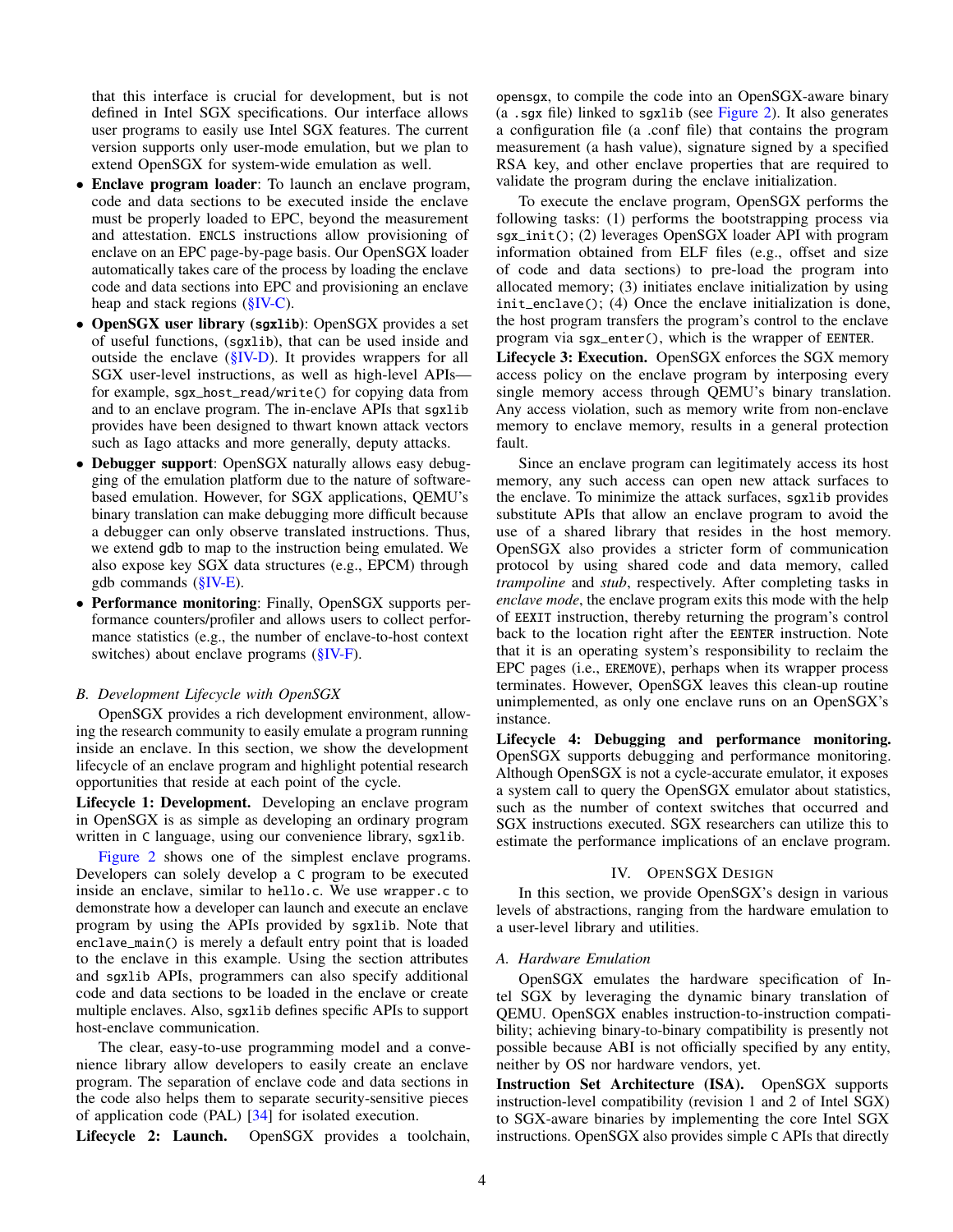```
0x0000
                                                enclave_main()
                                                   Code
                                        EPC1
                                                   Data
                                        EPC2
                                        0x1000
                                                "hello sgx\n"
                                          Entry point: 
                                          SigStruct: ....
                                        Packaged Enclave Program
  /* wrapper.c */2 #include < <sqx-lib.h>
 3
4 int main(int argc, char **argv)
5 {
    sgx_init();
 7 /*
      8 * Take section information from ELF file as input
      9 * and compute entry_offset, program_size (code + data).
10 *1112 char *base = OpenSGX_loader("hello.sgx",
13 binary_size,<br>14 binary_size,
                              section offset.
15 program_size);
16 \text{tcs}_t *tcs = init_enclave(base,
17 entry,
18 program_size,
19 "hello.conf");
20 sgx_enter(tcs, exception_handler);
21
22 char *buf = malloc(11);
23 sgx_host_read(buf, 11);
24 printf("%s", buf);
2526 return 0;
27 }
1 /* hello.c */
2 #include <<sqx-lib.h>
3
4 void enclave_main()
5 {
6 char *hello = "hello sgx!\n\frac{n}{;
      7 sgx_enclave_write(hello, sgx_strlen(hello));
8 sgx_exit(NULL);
9 }
1 $ opensgx -k
2 > generate sign.key
3 $ opensgx -c hello.c
4 > generate hello.sgx executable
5 $ opensgx -s hello.sgx --key sign.key
6 > generate hello.conf
  $ opensgx hello.sgx hello.conf
8 hello sgx!
```
Fig. 2: Example code snippet: "hello sgx!"

wrap the assembly code for each SGX instruction. It is worthwhile to mention that there are two types of instructions in Intel SGX depending on the required privilege: user privilege for ENCLU leaf instructions and super privilege for ENCLS leaf instructions (see [Figure 1\)](#page-2-2). Accordingly, user-level instructions are accessible to a user-level library, called sgxlib (see [§IV-D\)](#page-6-1), and super-level instructions are only accessible by the OS emulation layer of OpenSGX (see [§IV-B\)](#page-5-0).

To be clear, we currently do not support instructions for debugging (e.g., EDBGRD). However, as OpenSGX is a software emulator, it provides a better debugging interface (e.g., reading or writing enclave memory regions) and greater flexibility. Also, OpenSGX does not implement paging (e.g., features related to maintaining page tables), as it utilizes user-level dynamic translation. This design decision is intentional; otherwise, OpenSGX users must install a custom operating system to run an enclave program, making it cumbersome and inconvenient. Enclave Page Cache (EPC). OpenSGX takes advantage of QEMU's user-mode emulation for EPC management. To emulate EPC, we set aside a contiguous memory region that represents the physical EPC available in the system, the same address space of the emulated process. In Intel SGX, the EPC region is configurable via BIOS at boot time by using the Processor Reserved Memory (PRM) [\[21,](#page-15-7) [22\]](#page-15-8). Similarly, to reserve an EPC area in the QEMU user-mode, OpenSGX introduces a custom bootstrapping mechanism. Upon the initialization of an enclave program, the host program invokes a special system call, namely sgx\_init(), that allocates and initializes the system-wide EPC pages. The sgx\_init() system call first reserves a memory region (a contiguous virtual address space) for EPC and then notifies the reserved region to the QEMU via a special instruction. At runtime, the QEMU instruction translator enforces the access permission of the memory region allocated for EPC pages.

To be precise, a significant difference between the OpenSGX emulation and the Intel SGX hardware is that, while Intel SGX keeps track of the permission of EPC pages via MMU (physical address), OpenSGX mimics the behavior of such enforcement at the user space (virtual address).

EPC access protection. To protect the memory of enclaves (isolation), OpenSGX needs to ensure that an enclave accesses only its own EPC pages and normal processes never access the enclave memory. To enforce such memory accesses, OpenSGX interposes every single memory access and checks the execution context (e.g., enclave or non-enclave) and the corresponding access permission. Specifically, OpenSGX instruments all memory accesses by checking the memory operands of all x86 instructions. Also, for access control to individual EPC pages, OpenSGX maintains their access permissions and the owner enclave in a CPU-specific data structure, called Enclave Page Cache Map (EPCM), following the Intel SGX [\[21,](#page-15-7) [22\]](#page-15-8)[Ch. 1.5.1].

OpenSGX defines two kinds of memory accesses: *enclave accesses* that are initiated by an enclave program and *nonenclave accesses* that are equivalent to traditional memory accesses [\[21,](#page-15-7) [22\]](#page-15-8)[Ch. 2.3]. However, regardless of CPU modes (i.e., enclave mode or not), all memory accesses should be coordinated by an underlying memory management unit (e.g., permissions in the page table entries), which means an enclave program and its host application will share a process' linear address.

Depending on the entity (from enclave or host code) and the type of memory region (either enclave or host data), Intel SGX decides whether to approve the requested memory access or not [\[36\]](#page-15-2). Memory accesses to own data or code are always permitted (e.g., enclave code  $\rightarrow$  its data or host code  $\rightarrow$  its data); however, memory accesses to another enclave's code are strictly prohibited. Note that memory accesses from an enclave to its *host's data or code* are permitted [\[36\]](#page-15-2)[Figure 2]. OpenSGX leverages this to set aside a shared memory for communication between enclaves and their host programs (e.g., *trampoline*), as explained in [§IV-D.](#page-6-1)

EPC encryption. OpenSGX is not intended to run enclave programs under strong adversarial models; the TCB of OpenSGX includes its emulation layer, host operating system, and hardware, unlike Intel SGX, which can provide a strong protection of running enclaves with a single trust, the CPU. Accordingly, OpenSGX does not perform encryption for every single memory operation, but rather simply restricts the memory accesses to the EPC region because this relaxation does not affect the functional correctness of OpenSGX.

However, OpenSGX as a baseline platform can be easily extended to implement various types of Memory Encryption Engines (MEE) or exploratory encryption schemes for research. Furthermore, combined with the precise cache tracking provided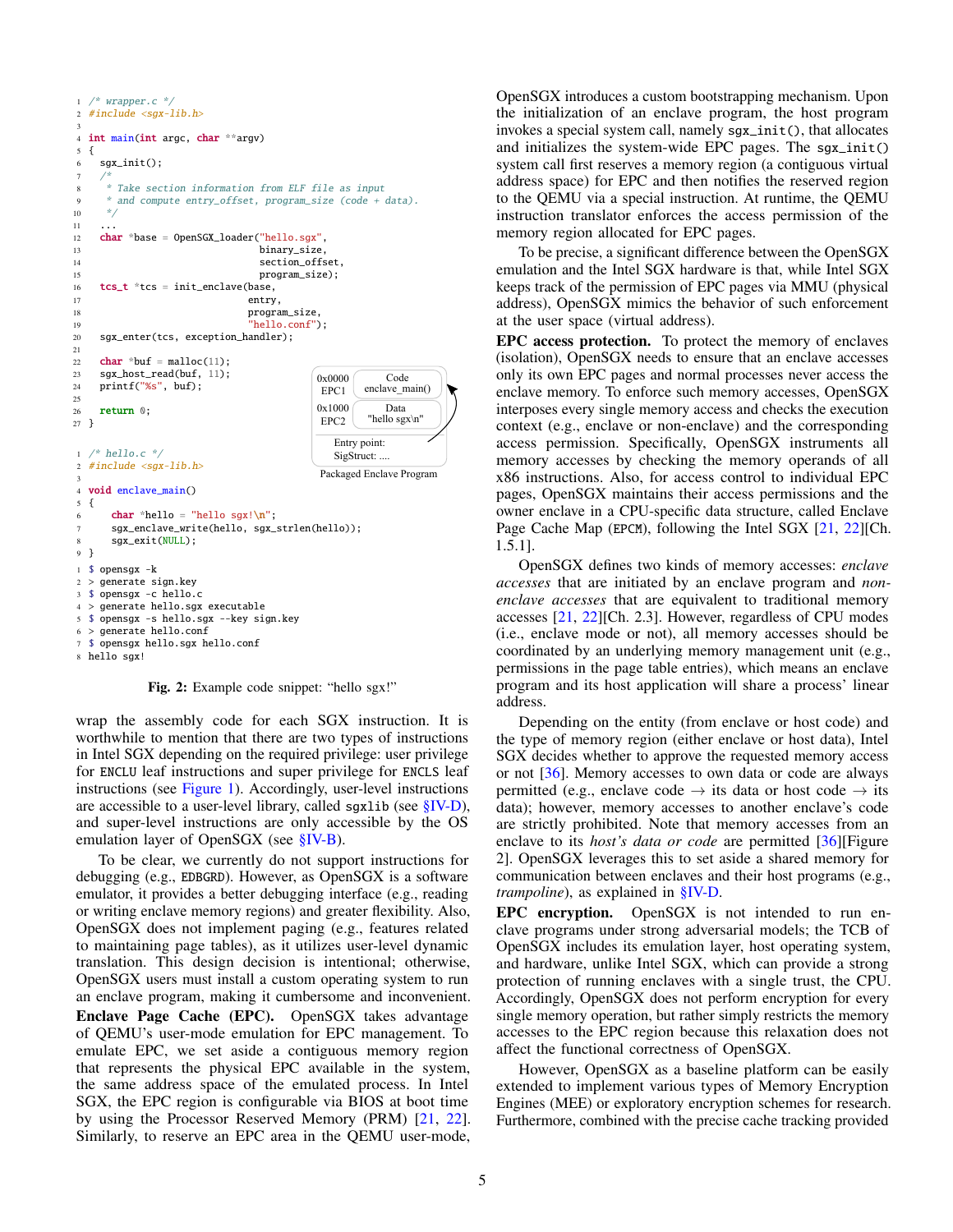by QEMU, one can quantitatively measure and compare the performance of potential encryption schemes. For example, AES CTR Encryption or MAC algorithms described in the Intel SGX Workshop [\[24\]](#page-15-11) can be easily implemented and their performance impact can be studied in a well-controlled environment.

Data structures and SGX *processor key*. To accurately emulate Intel SGX, OpenSGX implements critical data structures described in the Intel SGX specifications from Intel, including SGX Enclave Control Structure (SECS), Enclave Signature Structure (SIGSTRUCT), Thread Control Structure (TCS), and Enclave Page Cache Map (EPCM) inside the emulator as additional states for the CPU (see [Table II\)](#page-1-2). Finally, OpenSGX provides a configurable SGX *processor key*, which is a unique key that Intel SGX provisions to each processor. SGX *processor key* serves as the root of the key hierarchy that is used to generate keys, including launch key, report key, provision key, and seal key. Note that Intel SGX uses a group signature scheme (EPID [\[9\]](#page-15-12)) for attestation and verification to prevent an SGX-equipped platform from being uniquely identified. In our current implementation, we use a public signature scheme (RSA) as a proof-of-concept and leave the adoption of an EPID-like infrastructure as future work.

# <span id="page-5-0"></span>*B. OS Emulation Layer*

Intel SGX does not work out-of-box for end-users. It requires an intimate assistance from operating systems to properly launch an enclave program. In OpenSGX, instead of requiring users to use a specific type of operating system or relying on a custom implementation, we expose an OSneutral interface by implementing an underlying emulation layer that executes the privileged SGX instructions. The OpenSGX OS emulation layer implements a set of new system calls for enclaves, described in [Table III.](#page-6-2) The OS emulation layer provides three major services for enclave programming: 1) enclave initialization, 2) EPC page translation, and 3) dynamic EPC page allocation. In addition, OpenSGX implements two additional system call interfaces to bootstrap the emulated hardware and to fetch the internal report generated with the performance profiler.

Bootstrapping. sys\_init() performs the bootstrapping process as described in [§IV-A.](#page-3-1) After bootstrapping, the OS emulation layer obtains a contiguous chunk of EPC and its physical address. Then, we can use the EPC region to initialize an enclave. Note that the EPC access is controlled by OpenSGX QEMU, and thus is only visible to QEMU. The OS must map EPC pages to an enclave using appropriate instructions before an enclave can access EPC pages.

Enclave initialization. OpenSGX initializes an enclave with four SGX instructions, namely ECREATE, EADD, EEXTEND, and EINIT. A new system call, sys\_create\_enclave(), is implemented to initiate, extend, and measure an enclave program, and requires privileged SGX instructions. ECREATE first creates an empty enclave by allocating the number of requested EPC pages (specified in n\_of\_pages) and initiates the measurement of the new enclave. Starting from base\_address, which indicates the starting address of code and data memory, EADD loads all pages in this source memory to the allocated EPC pages in sequence. Whenever a new EPC page is added, EEXTEND needs to be executed to correctly measure the page content, and it extends the measurement registers of the initializing enclave. Finally, EINIT completes the enclave measurement and the initialization process. sig and token are used to verify the enclave measurement, representing SIGSTRUCT and EINITTOKEN respectively. sig contains a pre-computed enclave measurement, a signature over the data structure using a private key (usually signed by developer), and also the corresponding public key that represents the certified issuer. During EINIT, the pre-computed enclave measurement is first verified by using the signature and the public key. Then, OpenSGX compares the pre-computed measurement with the final measurement. If two measurements are equal, the enclave becomes ready to securely execute the enclave code in isolation.

To support multiple enclaves concurrently, OpenSGX maintains a per-enclave structure that describes the execution context of each enclave; for example, an enclave id, contents of TCS, and stack size are stored, similar to task\_struct in Linux. The structure also contains debugging information and performance counters (e.g., the number of leaf commands executed), leaving rooms for future extensions for research.

EPC page translation. For convenience, the OS emulation layer of OpenSGX pretends to identically map the virtual address of EPC pages to the physical memory space, similar to the direct-mapped regions in the Linux kernel. This design decision simplifies the implementation of the emulated OS and helps researchers using OpenSGX to conceptually distinguish physical and virtual addresses in their projects.

Dynamic EPC page allocation. The Intel SGX revision 2 [\[5,](#page-14-2) [22\]](#page-15-8) provides a mechanism to dynamically expand the enclave memory by using EAUG and EACCEPT. Based on these two instructions, OpenSGX provides sys\_add\_epc() to dynamically allocate additional EPC pages for the enclave that requires more memory. When an enclave needs a new EPC page, the emulated OS allocates a free EPC page via EAUG. Then the enclave should invoke EACCEPT to accept the new page to its own enclave region. In fact, EACCEPT embodies a few interesting checks that play a key role in thwarting the Iago attack, which is descried in [§IV-D.](#page-6-1)

Performance monitor. When an enclave is created, OpenSGX keeps track of the new enclave by assigning a custom identifier (keid) in the emulated OS and a descriptor. For the given keid, the enclave descriptor collects stat/profiling information including statistics and enclave-specific metadata (e.g., SECS and TCS). A host application later can query the collected profiling information through sys\_stat\_enclave().

System call emulation. The OS emulation layer is implemented as a user space library that OpenSGX programs can link to. Thus, we emulate the system call interface using the function calls that follow the convention implemented in the compiler, instead of using the conventional system call interface. When a system call is invoked inside an enclave, a context switch occurs by first storing the context of the enclave inside a specially reversed region inside the EPC, called State Save Area (SSA). Then, we exit the enclave and context switch to the kernel. After the kernel's execution of the system call, it returns back to the enclave to restore its context and verifies the kernel's return value inside the enclave. sgxlib, described in [§IV-D,](#page-6-1) automatically performs these tasks during the invocation of sys\_add\_epc().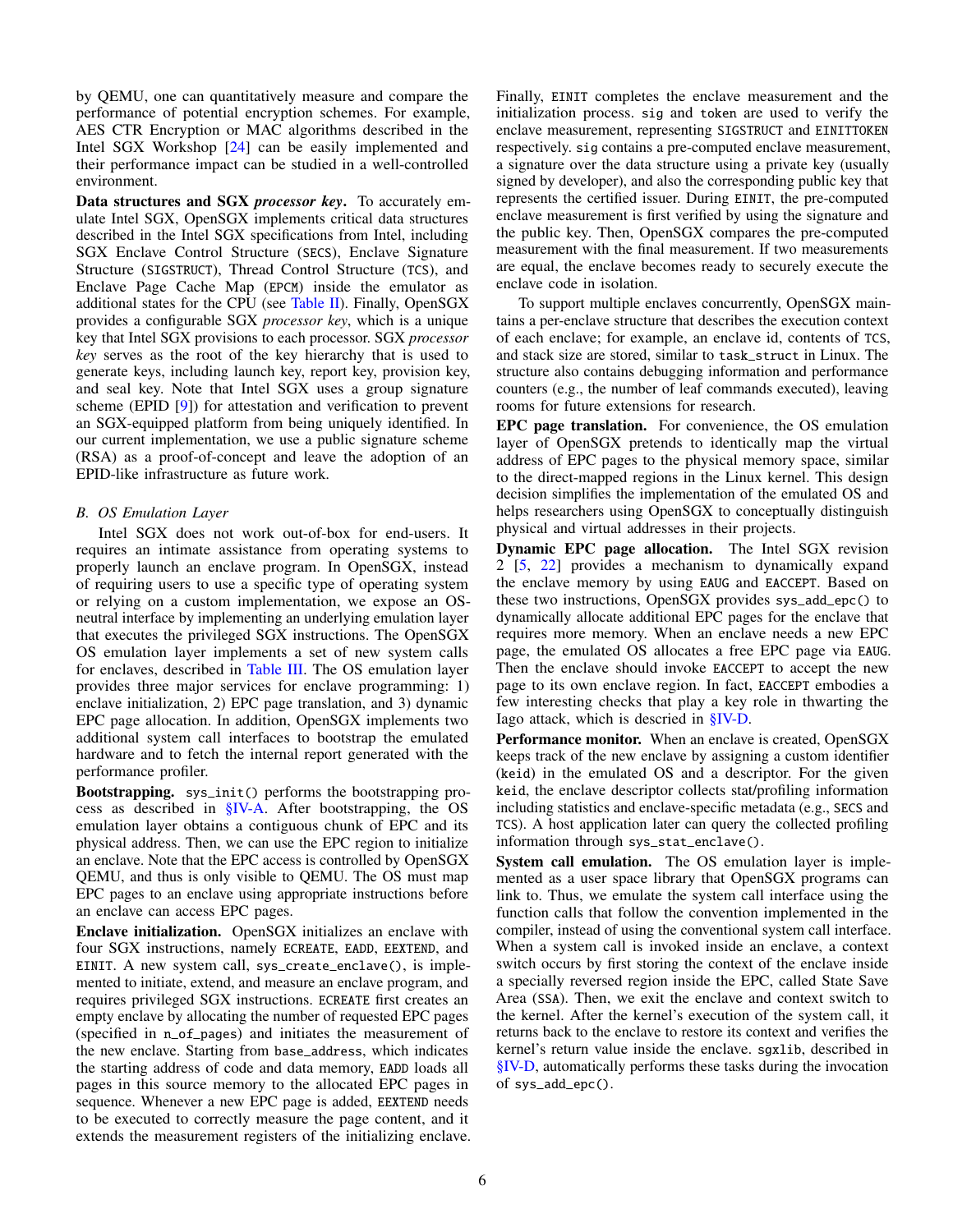<span id="page-6-2"></span>

| <b>Instruction</b>                                                                                                                  | <b>Description</b>                                                                                                                                                                                                                                                                                                                                                                                                                     |
|-------------------------------------------------------------------------------------------------------------------------------------|----------------------------------------------------------------------------------------------------------------------------------------------------------------------------------------------------------------------------------------------------------------------------------------------------------------------------------------------------------------------------------------------------------------------------------------|
| bool sys_sqx_init()                                                                                                                 | Allocates EPC, sets cpusyn, and initializes sgx and custom data structures in OEMU side.                                                                                                                                                                                                                                                                                                                                               |
| int sys_init_enclave(<br>void *base_address,<br>unsigned int n_of_pages,<br>tcs_t tcs,<br>sigstruct_t *sig,<br>einittoken_t *token) | Allocates, adds, measures EPC pages, and initialize OS-specific structures.<br>Starting address of code/data pages, a linear address<br>The number of total pages to be loaded<br>Thread control structure address used for entering enclave, a linear address<br>Information about the enclave from the enclave signer<br>Token for verifying that the enclave is permitted to launch<br>Leaf commands: ECREATE, EADD, EEXTEND, EINIT |
| unsigned long sys_add_epc(<br>int keid)                                                                                             | Allocates a new EPC page to the running enclave.<br>Enclave id<br>Leaf commands: EAUG                                                                                                                                                                                                                                                                                                                                                  |
| int sys_stat_enclave(<br>int keid,<br>keid_t *stat)                                                                                 | Obtains the enclave stats: such as eid, #encls, #enclu calls, allocated stack/heap, perf etc.<br>Enclave id<br>Container of stat information of enclave                                                                                                                                                                                                                                                                                |

TABLE III: List of system calls that OpenSGX newly introduced to the kernel in order to coordinate enclave programs. In Intel SGX, the operating system should be in charge of authorization, fairness, and execution of the requested enclave program in order to fully take advantages of the OpenSGX-compatible hardware. We introduced four different system calls (not specified in Intel SGX) and explored the possibility of deploying a subsystem to support Intel SGX in the commodity operation system such as Linux.

# <span id="page-6-0"></span>*C. OpenSGX Toolchain, Compilation and Loader*

OpenSGX provides a toolchain, called opensgx, that automates the building process of an enclave program. [Figure 2](#page-4-0) shows an example of how developers can use opensgx to generate an OpenSGX-aware binary (a .sgx file) that contains code and data for enclave programs, as well as a configuration file (a .conf file) that contains required keys and measurement for SIGSTRUCT and EINITTOKEN data structures.

Compilation. One key feature of opensgx is that it generates a binary that can be easily relocated to EPC. According to the SGX specification, EADD instruction loads code and data into EPC by direct memory copying, which implicitly assumes that developers take care of program relocation by themselves. To ease the developers' efforts in handling program relocation, OpenSGX provides a build script to automatically tweak the compilation options to make the enclave code and data easily relocatable at runtime. More specifically, OpenSGX provides a custom linker script that specifies the locations of all code and data (including initialized, uninitialized, and global data sections) properly onto the enclave address space.

After the compilation with opensgx, the final enclave binary will include a set of pre-defined symbols (e.g., enclave\_main() that describes the entry point of the enclave code) and embed sgxlib as a separate section. For more involved source code, developers can provide a custom linker script that specifies the code (.enc\_text) and data (.enc\_data) sections to be included in the enclave. As an optimization, OpenSGX can avoid additional relocation of both sections by statically linking all symbols at compile time.

Loader. OpenSGX loader determines the memory layout of code, data, stack, and heap sections, and necessary data structures on the EPC region during the initialization of an enclave. Similar to a typical loader, the OpenSGX loader obtains the information of code and data sections (i.e., offset and size of .enc\_text and .enc\_data sections) and the program base address from corresponding ELF files. The required enclave size and the memory layout are determined based on code and data size, memory configuration (we set default heap and stack size and allow developers to easily adjust), and other necessary data structures (see [Figure 3\)](#page-6-3). Then, the OpenSGX loader forwards the memory layout information to

<span id="page-6-3"></span>

Fig. 3: Loading process performed by OpenSGX loader. First, .enc\_text and .enc\_data sections are loaded in to host memory. OpenSGX loader then forwards two sections along with stack, heap, and other necessary data structures to EPC via sys\_create\_enclave().

the OS emulation layer to initiate the enclave initialization process. Note that the starting address of EPC for loading is statically determined by the base address of code and the data section so that the base address remains the same after loading into EPC.

# <span id="page-6-1"></span>*D. OpenSGX User Library*

sgxlib is a user-level library for enclave that is designed to (1) facilitate the enclave programming and (2) minimize the attack surface between the enclave and its *potentially malicious* host process. [Table IV](#page-7-0) lists APIs implemented by sgxlib, classified into HOST for host applications and ENCLAVE for enclave programs. This section describes the design decisions made in sgxlib and its security considerations.

Custom in-enclave library. Standard C libraries, such as glibc, are frequently used by normal C programs. However, using standard C libraries inside an enclave raises two concerns: (1) any function call that relies on OS features or resources will break the execution of enclave programs and (2) enabling such functions opens up new attack surfaces (e.g., malicious host can return a crafted input to the enclave). Thus, we implement a number of custom library functions that have a similar counterpart in the standard library, but we add a sgx\_ prefix to distinguish the two (e.g., sgx\_memmove() for memmove()).

Trampoline and stub. Although an enclave can legitimately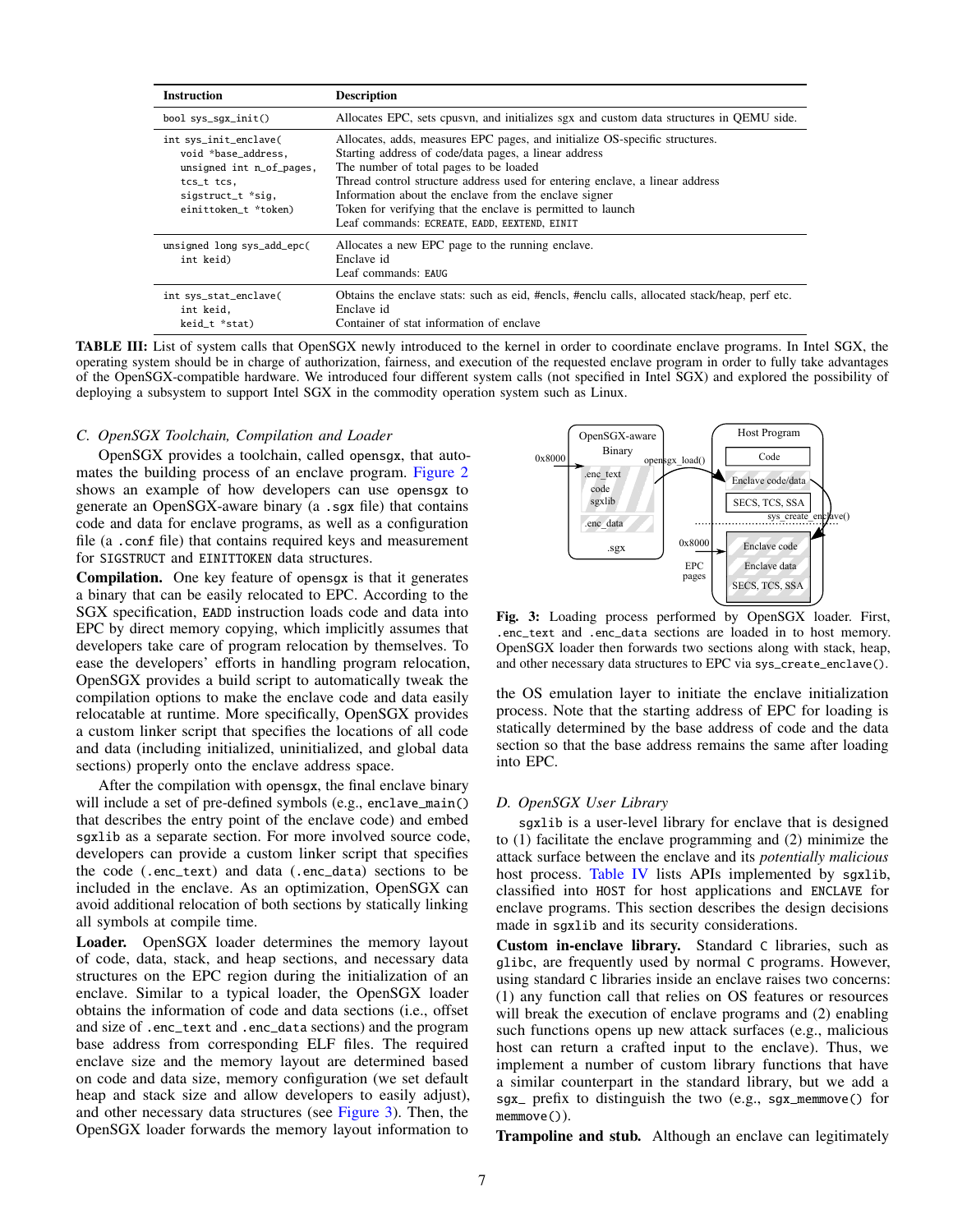<span id="page-7-0"></span>

| <b>Type</b> | <b>API</b>                                                                 | <b>Description</b>                   |
|-------------|----------------------------------------------------------------------------|--------------------------------------|
| HOST        | void sqx_init(void)                                                        | Perform system initialization        |
| HOST        | void sgx_enter(tcs_t tcs, void (*aep)())                                   | EENTER wrapper                       |
| HOST        | void sgx_resume(tcs_t tcs, void (*aep)())                                  | ERESUME wrapper                      |
| HOST        | int sgx_host_read(void *buf, int len)                                      | Read from enclave                    |
| HOST        | int sqx_host_write(void *buf, int len)                                     | Write to enclave                     |
| HOST        | void launch_quoting_enclave(void)                                          | Launch quoting enclave               |
| ENCL        | void sgx_exit(void *addr)                                                  | EEXIT wrapper                        |
| ENCL        | void sgx_remote(const struct sockaddr *target_addr, socklen_t addrlen)     | Request remote attestation           |
| ENCL        | void sqx_qetkey(keyrequest_t keyreq, void *key)                            | EGETKEY wrapper                      |
| ENCL        | void sgx_getreport(targetinfo_t info, reportdata_t data, report_t *report) | EREPORT wrapper                      |
| ENCL        | int sgx_enclave_read(void *buf, int len)                                   | Read from host                       |
| ENCL        | int sgx_enclave_write(void *buf, int len)                                  | Write to host                        |
| ENCL        | void *sqx_memcpy(void *dest, const void *src, size_t size)                 | Memory copy                          |
| ENCL        | void *sgx_memmove(void *dest, const void *src, size_t size)                | Memory copy                          |
| ENCL        | void sgx_memset(void *ptr, int value, size_t num)                          | Memory set to the specified value    |
| ENCL        | int sgx_memcmp(const void *ptr1, const void *ptr2, size_t num)             | Memory comparison                    |
| ENCL        | size_t sqx_strlen(const char *string)                                      | Get string length                    |
| ENCL        | int sqx_strcmp(const char *p1, const char *p2)                             | String comparison                    |
| ENCL        | int sqx_printf(const char *format, )                                       | Write formatted data to standard out |

TABLE IV: List of APIs in sgxlib. HOST APIs are for host process and ENLC is for in-enclave use.

access the host memory shared outside the enclave, it is not a recommended practice since a malicious host or operating system can potentially modify non-enclave memory. Thus, instead of allowing such a practice, OpenSGX provides a stricter form of communication protocol by using shared code and data memory—we call them *trampoline* and *stub*, respectively. The use of trampoline and stub defines a narrow interface to the enclave, which is readily tractable for enforcing the associated security properties.

The communication is one-way and entirely driven by the requesting enclave. For example, to request a socket for networking (see [Figure 4\)](#page-7-1), the enclave first sets up the input parameters in *stub* (e.g., sets fcode to FSOCKET in [Figure 4\)](#page-7-1), and then invokes a predefined handler, *trampoline*, by exiting its *enclave mode* (i.e., by invoking EEXIT). Once the host program (or OS) processes the enclave request, it stores the result or return values to *stub* and enters the *enclave mode* again by invoking ERESUME. After transferring the program's control back to the known location inside the enclave, the enclave program can finally obtain the returned value (e.g., socket via in\_arg0 in *stub*). The current design of *trampoline* and *stub* is extensible enough for other purposes, allowing customization by enclave developers without reinventing the whole communication protocols.

Enclave-Host communication. sgxlib provides a dedicated communication channel between an enclave and its host, similar to a pipe. The host program sends data via sgx\_host\_write() (respectively sgx\_host\_read() for receiving) and the enclave receives data via sgx\_enclave\_read() (respectively sgx\_enclave\_write() for sending). The communication APIs are implemented by using *stub* (without *trampoline*). More specifically, we pre-allocate two memory blocks alongside *stub* to support two different data flows. For security reasons, the memory block is cleared before/after each write/read operation.

Dynamic memory allocation. Although it is permitted for an enclave program to use dynamically allocated host memory, it can severely break the enclave isolation feature. To avoid this, sgxlib supports a customized dynamic memory allocation API, sgx\_malloc(), which behaves similarly to glibc malloc()  $[50]$ , but only allocates memory from the enclave heap (pre-allocated EPC pages, see [Figure 3\)](#page-6-3). sgx\_malloc()

<span id="page-7-1"></span>

Fig. 4: Interface defined for communicating with the enclave's host program that performs the delegated calls to the operating system. In this figure, a sgxlib library, sgx\_socket(), running inside the enclave, requests a socket system call via *trampoline* and *stub*, which are pre-negotiated between the enclave and its wrapper when packaged together.

manages the enclave heap by maintaining heap pointers, which are initially set to the heap with the aid of OS during the first initial sgx\_malloc() call. When a pre-allocated heap area becomes full, sgx\_malloc() leverages the dynamic EPC page allocation (via sys\_add\_epc()) to extend the enclave heap. With EAUG/EACCEPT, the dynamic EPC page allocation ensures that only a zero-filled EPC page, with an associated pending bit of EPCM, is added to the enclave that invoked EACCEPT. Since the pending bit can be switched only by executing EAUG/EACCEPT, a malicious OS cannot deceive (Iago attack) the enclave to add another EPC page. If an attacker passes an address that overlaps an EPC stack page to EACCEPT, it returns an error code.

Defense against malicious host application and OS. To provide enclave with the ability to communicate with host application or OS, it is unavoidable to introduce additional attack surfaces to the enclave, which is often known as Iago attacks [\[11\]](#page-15-5). sgxlib is designed after careful consideration of the Iago attacks, broadly in three aspects: dynamic memory allocation, network and I/O, and non-determinism/resources. Note that Intel SGX neither prevents denial-of-service attacks nor guarantees strong privacy (e.g., IP address), but provides strong isolation and confidentiality. With this in mind, we inspect potential attack surfaces in [Table V](#page-8-2) and discuss defenses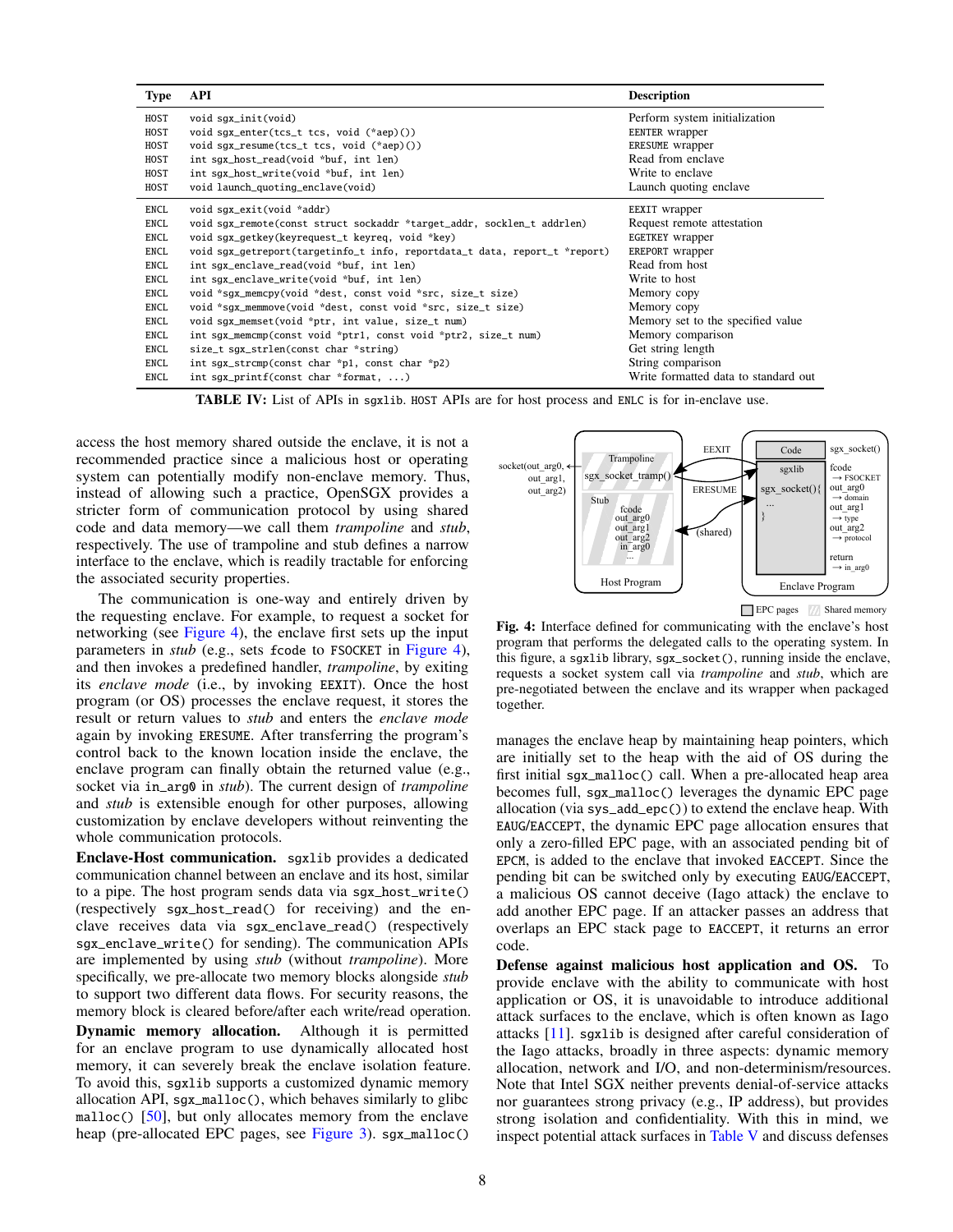<span id="page-8-2"></span>

| Type       | Interface                                                                 | Attack surfaces                                      | In-enclave usage/check                              |
|------------|---------------------------------------------------------------------------|------------------------------------------------------|-----------------------------------------------------|
| MEM        | $sgx_m$ alloc() $\rightarrow$ <out>addr</out>                             | 1) incorrect pointers 2) incorrect EPC page addition | EACCEPT verifies the status of a new EPC page       |
| MEM        | $sgx_free() \rightarrow N/A$                                              | 1) not freed (used later for use-after-free)         | sqx_free() fills a freed chunk with zero            |
| DBG        | $sgx_puts() \rightarrow N/A$                                              | 1) ignored output                                    | No general way to prevent without trusted I/O       |
| TIME       | $sqx_time() \rightarrow <$ out>time                                       | 1) arbitrary time                                    | Validate time from the NTP server (not implemented) |
| RAND       | $sgx\_rand() \rightarrow <$ out>rand                                      | 1) arbitrary value                                   | Relying on rdrand inst (emulated if not supported)  |
| I0         | $sgx\_write() \rightarrow out>len$                                        | 1) arbitrary reported 1 en                           | No general way to prevent without trusted I/O       |
| I0         | $sgx_{red}(\langle out \rangle^*buf) \rightarrow \langle out \rangle$ len | 1) crafted buf, 2) incorrect 1en                     | Encrypted message with integrity checking           |
| I0         | $sgx\_close() \rightarrow N/A$                                            | 1) not closed                                        | Never reuse fd (monotonically increasing int)       |
| <b>NET</b> | $sgx\_socket() \rightarrow  fd$                                           | 1) non-closed fd, 2) incorrect fd                    | Relying on packet encryption                        |
| NET        | sqx_send() $\rightarrow$ N/A                                              | 1) ignored                                           | Relying on packet encryption                        |
| NET        | $sgx\_recv(<$ out>*buf) $\rightarrow$ <out>len</out>                      | 1) crafted buf, 2) incorrect 1en                     | Relying on packet encryption                        |
| NET        | $sgx_a$ ccept() $\rightarrow$ <out>fd</out>                               | 1) pre-allocated fd, 2) arbitrary number             | Relying on packet encryption                        |
| NET        | $sgx\_bind() \rightarrow N/A$                                             | 1) failed binding                                    | Stop-on-failure                                     |
| NET        | $sgx\_listen() \rightarrow N/A$                                           | 1) failed listen                                     | Stop-on-failure                                     |
| NET        | $sqx\_connect() \rightarrow <$ out>err                                    | 1) failed connection                                 | Stop-on-failure                                     |

TABLE V: Consideration of Iago attacks in primitive sgx1ib functions that are implemented by using the shared trampoline between host and enclave programs. Note that Intel SGX does not consider denial-of-service attacks (e.g., stopping enclave execution) nor strong privacy (e.g., where to talk to).

on each category of attack.

- Memory-related operations (marked MEM): Since the Intel SGX revision 2, enclave programs can dynamically request EPC pages at runtime, which opens a large attack surface, traditionally known as Iago attacks. However, Intel SGX takes this into account and provides an EACCEPT instruction that performs basic validation on newly assigned EPC pages (e.g., non-enclave pages or pre-allocated EPC pages), which thwarts a major source of memory-related attacks.
- Network and I/O services (marked IO, NET): Two principles are considered to prevent network- and I/O-related attacks: encryption and the fail-stop model. To guarantee the confidentiality of packets, enclave programs should encrypt all out-going packets and also validate the integrity and authenticity of packets on all incoming packets. Upon any failure, the enclave stops its execution, which dramatically reduces the potential attack surface in handling all errors and corner cases.
- Non-determinism and resources (marked DBG, TIME, RAND): Enclave programs often need time and randomness to provide rich experiences to users. To prevent Iago attacks, OpenSGX attempts to fetch such values from trusted parties: time from trusted entities (e.g., an encrypted packet from known NTP servers) or randomness from trusted CPU (e.g., rdrand instruction).

Remote Attestation. OpenSGX provides sgx\_remote() with which the programmers can readily generate a remote attestation request in an enclave program through a single API. It uses sgx\_getkey() and sgx\_getreport() to get a report key and create a report. By specifying the socket information of a target enclave, a challenger can issue a remote attestation to check (1) the correctness of the target program (based on the hash of EPC contents) and (2) whether it is actually running inside an enclave on the SGX-enabled platform (MAC with report key). To launch and service a special enclave called quoting enclave that verifies a target enclave through intra-attestation, OpenSGX also provides launch\_quoting\_enclave() host API. The overall procedure of remote attestation in OpenSGX is implemented based on the SGX specification [\[2\]](#page-14-1) by using an RSA key scheme as an alternative to EPID (see  $\S$ IV-A).

# <span id="page-8-0"></span>*E. Debugging*

Debugging is an essential feature for OpenSGX programmers to develop SGX-aware applications. As a software emulator, OpenSGX can be easily integrated with a mature debugging infrastructure such as gdb, not only to mimic Intel SGX debugging-related instructions but also to examine the status of internal hardware.

Debugging hardware. The hardware components of Intel SGX are neither observable nor modifiable in real hardware. However, because OpenSGX emulates them using software, developers can observe the inner working of Intel SGX instructions and internal data structures stored inside the hardware (e.g., EPCM). OpenSGX provides a gdb interface to debug its emulated hardware components.

Debugging enclaves. Since OpenSGX is implemented by using QEMU's dynamic code translation (known as TCG), the gdb on OpenSGX can only see the instructions translated by the TCG, not the application's original instructions. To provide a single stepping feature in debugging an enclave code, we implement gdb-stub, which is a platform to support a bridge to the remote gdb instance. The gdb-stub inside QEMU helps gdb to understand the context of the enclave's original instructions, thus enabling a convenient single-step debugging. Once a remote gdb instance is connected, developers can debug enclave programs with a familiar gdb interface.

New gdb commands. On top of the built-in gdb commands, OpenSGX provides four new useful gdb commands that researchers can use in debugging enclave programs. They are info epc, info epcm, and info secs to examine EPC-related data structure, and list enclaves to list all the active enclaves (and their contexts) with corresponding eid. All new commands are implemented by using the gdb-python script.

# <span id="page-8-1"></span>*F. Performance Monitoring*

Unlike real hardware, the emulation environment can provide a precise, yet flexible way to measure performance aspects of running enclaves. Since the wall-clock time is not a meaningful metric in OpenSGX, we provide various other metrics (e.g., context switches, invocations of SGX instructions) that are useful to understand the performance characteristics of an enclave.

OpenSGX keeps track of such information in a per-enclave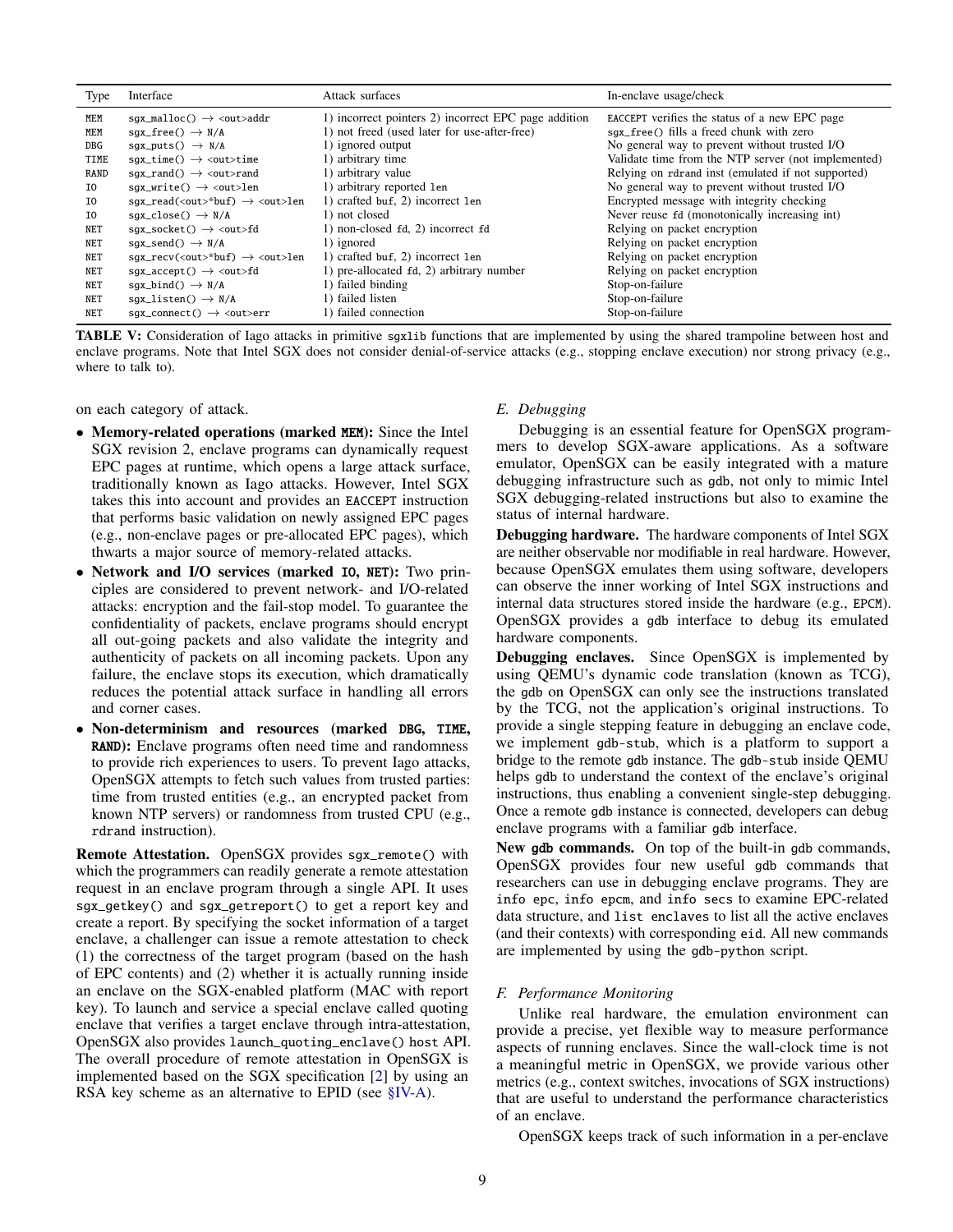<span id="page-9-2"></span>

| Component            | Lines of code        |
|----------------------|----------------------|
| <b>OEMU SGX</b>      | 5,954 lines of $C$   |
| OS emulation         | 1.531 lines of $C$   |
| <b>SGX</b> libraries | 2,978 lines of C     |
| Examples             | 1,532 lines of $C$   |
| Tool                 | 2,199 lines of $C$   |
| Tor                  | $5,087$ lines of C   |
| Total                | 19,281 lines of code |

TABLE VI: The modified lines of code for each component in OpenSGX.

data structure, called an enclave descriptor, that stores the fields such as TCS and usage statistics. In particular, it counts the number of context switches, the entries/exits of the OS emulation layer; the number of ENCLU/ENCLS leaf instructions that can indicate the behavior of an enclave; the number of TLB flushes, as it is reported as the main overhead in enclave transition [\[5\]](#page-14-2); and the number of dynamically allocated EPC pages, which is a good indicator to the enclave memory usage. Then, the host program later can query its statistics through the sys\_stat\_enclave() system call.

As OpenSGX is built on top of the software stack, it can be easily extended to measure other behaviors, such as Last Level Cache Misses [\[42\]](#page-15-3). However, the current prototype neither provides nor guarantees any precision of direct and timeoriented performance characteristics of enclaves running on Intel SGX, because OpenSGX never reflects the actual cost of memory isolation or encryption provided by the SGX hardware during the emulation.

## V. OPENSGX IMPLEMENTATION

<span id="page-9-0"></span>[Table VI](#page-9-2) shows the number of lines of code (LoC) of OpenSGX's components. OpenSGX and its applications consist of approximately 19K lines of C code with QEMU SGX being the largest component.

To implement QEMU SGX, we extensively modify several components of QEMU. In particular, QEMU holds all x86 CPU register values, such as EIP, in a data structure called CPUX86State that represents the CPU state of the guest machine. We extend the CPU state by adding the CREGS data structure  $[21, 1]$  $[21, 1]$ [22\]](#page-15-8), to support additional CPU states introduced by OpenSGX. The CREGS structure maintains registers related to the enclave context, such as the on/off state of *enclave mode* and the current instruction pointer.

To control a program's next executing point upon enclave entries/exits, we execute our mode checking routines before generating a new translation block (TB). For example, if a TB executes an ENCLU instruction (except EEXIT) and *enclave mode* is on, the CR\_CURR\_EIP value in CREGS overwrites the EIP in CPUX86State. Since CR\_CURR\_EIP is supplied while emulating the ENCLU instruction, it directs QEMU to generate/execute the next TB from the supplied EIP instead of the one determined from executing the current TB without ENCLU.

To emulate ENCLU/ENCLS instruction families and memory protection, we utilize the QEMU helper routine. The QEMU helper routine, which consists of gen\_helper\_\*() and helper\_\*(), was originally designed to interpose an event such as an interrupt while emulating guest instructions. We add gen\_helper\_enclu/encls() functions at the point where the opcode for ENCLU/ENCLS instruction is found, while translating a guest instruction. This ensures that QEMU calls

<span id="page-9-3"></span>

| Attacks                       | Target node                      | Description                               |  |  |  |
|-------------------------------|----------------------------------|-------------------------------------------|--|--|--|
| Compromising keys             | Directory                        | Tampering with voting/consensus creation  |  |  |  |
| Constructing<br>bad consensus | Directory                        | Tie-breaking, Include compromised ORs     |  |  |  |
| Spoiled Onion [52]            | Exit node                        | HTTPS man-in-the-middle attack, sslstrip  |  |  |  |
| Bad Apple [6]                 | Exit node                        | De-anoymize, plaintext tampering/snooping |  |  |  |
|                               | <b>TARLE VII.</b> Attacks on Tor |                                           |  |  |  |

TABLE VII: Attacks on Tor

<span id="page-9-4"></span>

| Node type                   | Data structure                                           | Description                                                                                                       |
|-----------------------------|----------------------------------------------------------|-------------------------------------------------------------------------------------------------------------------|
| Directory node<br>Exit node | Identity key<br>Signing key<br>Identity key<br>Onion key | Certify signing key<br>Sign vote and consensus<br>Sign router descriptor/TLS certificate<br>Encrypt/decrypt cells |

TABLE VIII: Key data structures of Tor that are protected inside the enclave

helper\_enclu/encls() when the ENCLU/ENCLS instruction is invoked. Then, we implement the ENCLU/ENCLS leaf instructions inside helper\_enclu/encls(). For memory protection, we insert gen\_helper\_mem\_access() at all points where an instruction causes memory load/store, and gen\_helper\_mem\_execute() before jmp/call/ret instructions. The former enforces memory access control according to *enclave mode* state and EPCM's read/write permissions, whereas the latter performs Data Execution Prevention (DEP) within the EPC according to EPCM's execute permission. If the *enclave mode* is on, helper\_mem\_access() generates an exception when an enclave code is trying to access EPC outside its enclave or EPCM's read/write/execute permissions are violated. If the *enclave mode* is off, all accesses to the EPC region are simply blocked.

# VI. APPLICATION CASE STUDIES

<span id="page-9-1"></span>To evaluate OpenSGX, we develop a number of applications utilizing SGX. Our experience demonstrates that OpenSGX supports non-trivial applications and is a suitable platform for testing new ideas and developing SGX applications. We focus on two applications, namely Tor and secure I/O paths.

# *A. Shielding Tor Nodes*

Motivation. The Tor network relies on a network of worldwide volunteers to achieve anonymous communication. While the software is open source and publicly available for verification, its hardware is donated by volunteers who run pieces of Tor software (e.g., onion routers [\[15\]](#page-15-16)). Thus, the current model is that users (semi-) trust the execution environment that volunteers provide using the hardware and operating system of their choice. When a security breach actually occurs to a server that hosts Tor's directory service, identity keys of the server need to be replaced. This causes users to update their software, which is very cumbersome [\[14\]](#page-15-17).

Applying trusted execution on the core components of Tor will strengthen the security of the Tor network and enhance its trust model. Instead of trusting the hardware and the system software that hosts Tor relays, users can simply trust the underlying TEE. Using TEEs also allows us to secure the interactions between Tor nodes, allowing Tor to deliver its anonymity service on top of a distributed TEE.

To demonstrate the benefits, we first look at the known attacks on Tor and examine how trusted execution may strengthen the security of the Tor network. Finally, we present a design and implementation of Tor that utilizes the TEE.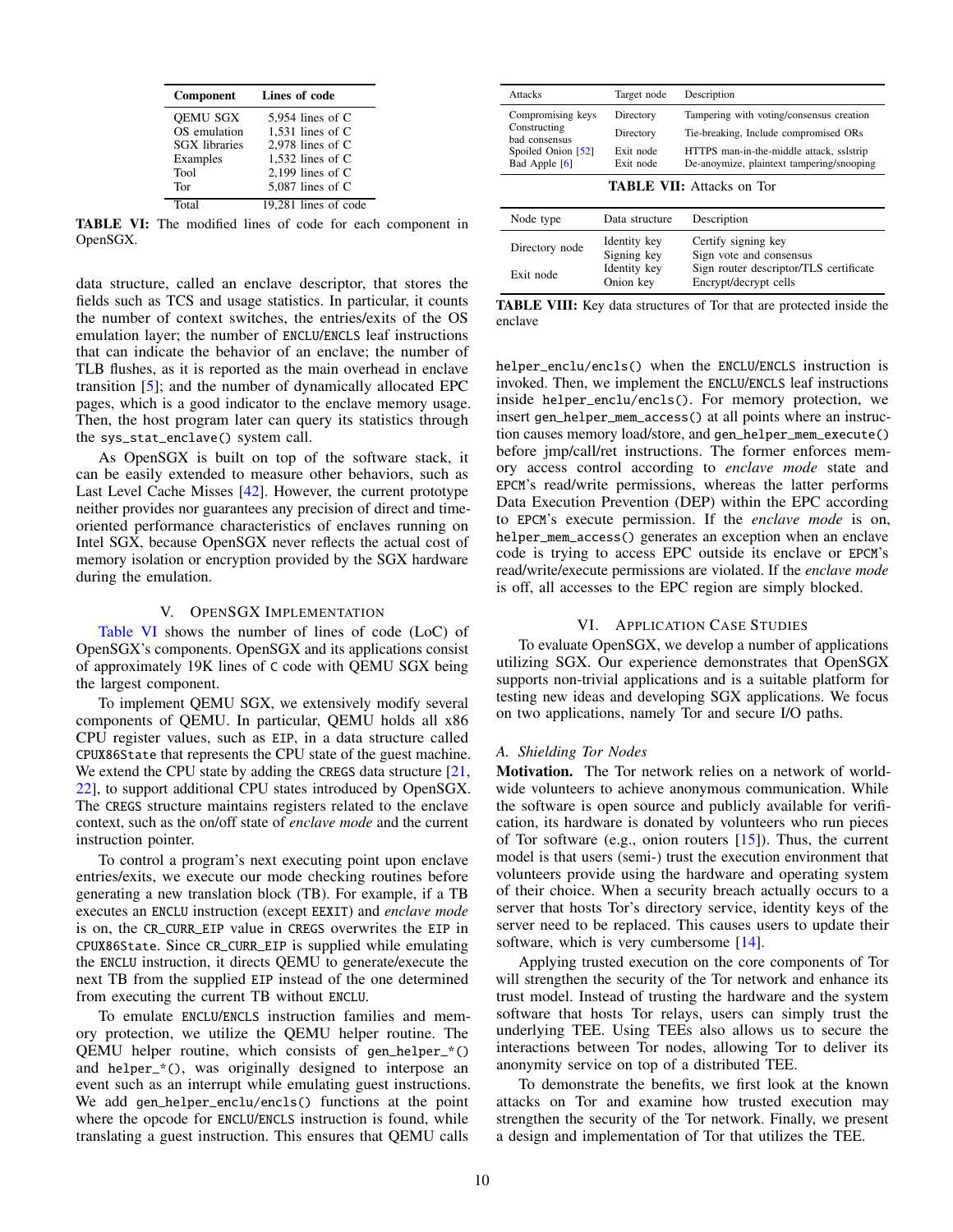| Node type      | <b>Enclave Operations</b>                           | Non-enclave Operations                                    |
|----------------|-----------------------------------------------------|-----------------------------------------------------------|
| Both           | Create key pairs, offer key information             | Transfer control/relay cells, initialize data structures, |
| Directory node | Create certificates, sign and verify vote/consensus | Transfer votes, broadcast consensus, TLS connection,      |
| Exit node      | Create TLS certificates, encrypt/decrypt packets    | Get connection with destination, send/receive packets,    |

<span id="page-10-0"></span>TABLE IX: Separation of Tor operations in a directory server and an exit node. Operations which accesses to sensitive data are located inside the enclave. Rest of Tor operations are executed in untrusted region for saving EPC pages.

Threat model. Previously known attacks on Tor that deanonymize Tor users can be divided into two categories in terms of the target of manipulation [\[47\]](#page-15-18): *manipulating Tor components* [\[30,](#page-15-19) [53\]](#page-15-20) and *manipulating routing* [\[26,](#page-15-21) [47\]](#page-15-18). We assume the attack model that manipulates the Tor components, including Tor nodes and directory servers, by gaining control over the nodes. The consideration of network-level adversaries, such as a man-in-the-middle and AS-level adversaries, is out of scope in this paper.

Tor consists of a small number of directory servers. Attacks mainly target the directory server, entry, and exit node because subverting the middle relay nodes is not sufficient to break Tor's anonymity. There are several known attacks and reported security incidents to Tor [\[14\]](#page-15-17). [Table VII](#page-9-3) summarizes several known attacks against Tor. The first two target the directory server to either compromise the directory server's key or force them to sign an arbitrary consensus that an attacker specifies. Attackers then can leverage this power to admit malicious Tor nodes that themselves control and influence Tor nodes that users choose from. Once attackers have control over Tor nodes, they can launch attacks to break the anonymity or eavesdrop an ongoing communication [\[1,](#page-14-5) [17,](#page-15-22) [30\]](#page-15-19). For example, a malicious exit node can inject or modify HTMLs, conduct man-in-the-middle attacks, and modify DNS responses [\[53\]](#page-15-20). These techniques, in turn, can be used to identify the source address of Tor users or obtain other private information.

Benefits of applying TEE. Utilizing TEEs can enhance the security of Tor in two ways.

- Attestation of software components: Users can perform remote attestation to ensure that Tor nodes are running the unmodified code by verifying the integrity of software. We believe that this will help users to select Tor nodes, and the Tor network can benefit from the new trust model.
- Protection against tampered OS: One can also protect Tor from the malicious operating systems or subverted system software. In particular, the memory region that Tor is using can be protected against a malicious OS by running the critical components of Tor inside an enclave. Even if the OS is tampered with, the private keys are not exposed to the attackers. This is especially helpful in protecting directory servers, as revoking their keys often requires reinstallation of all Tor nodes [\[14\]](#page-15-17).

We demonstrate the benefit of our OpenSGX implementation by porting Tor to OpenSGX. We adopt the second approach to protect Tor against tampered system software. In particular, we separate critical parts of Tor that use cryptographic operations and store all private and session keys inside EPC. For directory servers, we also store the consensus (i.e., the list of Tor nodes).

OpenSGX-based Tor design. We take a minimalistic approach in which we define a narrow interface between generic Tor code that runs outside the enclave, interacting with the OS, and Tor-enclave that runs inside OpenSGX. Tor-enclave

contains sensitive data structures to be protected and related functions that utilize the data structure. Generic Tor code and Tor-enclave run as separate processes. The generic Tor process (Tor-non-enclave) invokes RPC to request services that Torenclave provides. In our implementation, we port Tor's directory server and exit nodes. [Table VIII](#page-9-4) shows the core data structures of the directory server and Tor exit node that we protect inside the enclave. For the case of a directory server, it has two private keys: an authority identity key and an authority signing key. Directory authority uses the authority identity key to certify the authority signing key. The authority signing key is used for signing and verifying votes and consensus documents, which are important information for a Tor circuit creation. For an exit node, a secret identity key is used for signing a router descriptor and TLS certificate while constructing a 3-hop circuit. Finally, an exit node uses a secret onion key to decrypt a relay cell received from the previous onion router.

[Table IX](#page-10-0) summarizes the operation that Tor-enclave and Tor-non-enclave support. We contain all critical operations that use private data structures in Tor-enclave and expose an RPC interface to Tor-non-enclave. Tor-enclave only receives requests from Tor-non-enclave. We summarize some of the operations supported by Tor-enclave. First, it supports secure key generation and stores the keys inside EPC. Also, since operations such as creating certificates and signatures require a private key, these modules should be run inside the enclave. Information related to the private key (e.g fingerprint, digest and public key string) is also offered by Tor-enclave.

# <span id="page-10-1"></span>*B. Secure I/O path*

OpenSGX allows us to extend the platform and develop new ideas in conjunction with TEE. To demonstrate its flexibility, we implement a simple secure I/O path that allows secure communication between the CPU/memory and devices. The idea has been explored by Intel with its Identity Protection Technology (IPT) [\[10\]](#page-15-23), which supports protected transaction display and audio I/O. However, the development platform is not widely available to the research community.

While many applications require secure I/O paths [\[10\]](#page-15-23), to focus our discussion, we explore this in conjunction with our main application of the paper, Tor. In particular, Tor's exit node can benefit from having a secure network I/O path between Torenclave and the NIC. Tor exit nodes decrypt the packets and can observe plain-text unless end-to-end encryption is used between the client using Tor and the server it is communicating with. This has led to a number of security vulnerabilities in which Tor exit nodes modify or eavesdrop on the message [\[53\]](#page-15-20). A secure I/O path can protect users from these attacks. In particular, if the communication channel between the Tor-enclave and the NIC is secured, (subverted) system software cannot eavesdrop on or modify the message. Only an attacker that has access to the network between the Tor exit node and the server can mount the attacks, but the Tor network has protection against attacks from inside the Tor network.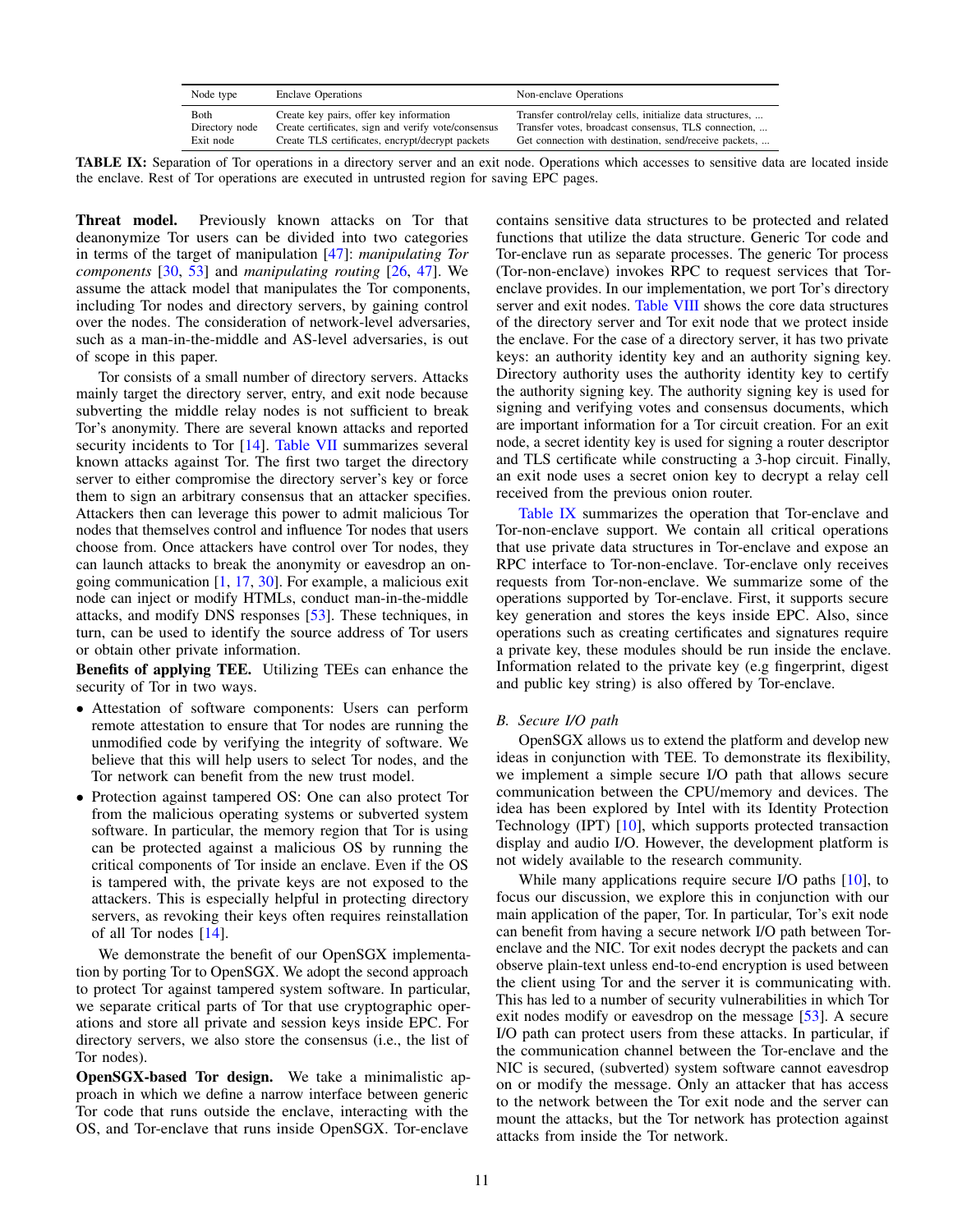<span id="page-11-1"></span>

Fig. 5: An overview of the execution environment of an OpenSGXenabled Tor. To reduce the size of TCB (an enclave program), we use SGX to protect the secrecy of Tor nodes; directory in Directory Node and relay table in Exit Node.

To this end, we emulate the encrypted communication channel with message authentication. We assume that a shared secret is established between the Tor-enclave and the secure network device. We also assume that the device can perform TCP/IP processing. All the messages between Tor-enclave and the secure NIC are then sent via the secure channel. Thus, the operating system of the Tor exit node cannot observe any plain-text communication between the client and the server.

## *C. Implementation*

We implement Tor-enclave, Tor-non-enclave, and the RPC interface between the two. For directory servers, Tor-enclave contains the private key and the list of onion routers to be used, making the information private. For onion routers, we store their private keys in Tor-enclave. Non-private information and external interface to remote parties are handled by Tor-nonenclave. For evaluation, we use Chutney [\[48\]](#page-15-24) to construct a private Tor network. Our private Tor network consists of seven nodes: three directory servers, three relays (onion routers), and a client proxy. At minimum, at least three directory servers are required to prevent tie-breaking, and three relay nodes are needed to build a 3-hop circuit. The process of running a private Tor network can be divided into three phases: key generation, consensus creation, and service phases. During the key generation phase, private keys and certificates are created for both onion routers and directory servers. In the consensus creation phase, directory servers sign votes and create consensus in order to agree upon the set of relays to be used. Then, a client proxy requests a list of available onion routers to directory servers. Based on this, the client proxy establishes a circuit. Finally, the client proxy sends/receives relay cells using the circuit for users' requested service.

# VII. PERFORMANCE PROFILING

<span id="page-11-0"></span>We evaluate OpenSGX by showcasing the SGX-enabled Tor application. Using Tor as a case study, we demonstrate that OpenSGX can run non-trivial applications and enable SGX application developers to profile their applications using our performance counter.

Environment setup. [Figure 5](#page-11-1) illustrates the overall execution environment of Tor with OpenSGX. Chutney [\[48\]](#page-15-24) launches each node as a process within a single machine. Because we separated enclave components for the Tor directory and Tor exit node, each directory and exit node runs two processes: a Tor-non-enclave process and a Tor-enclave process. We use a Quad core Intel Core i5-4690 3.5GHz CPU machine running Linux 3.11.0 and tor-0.2.5.10 and torsock-1.3 for evaluation. To support cryptographic operations (e.g., RSA key creation)

<span id="page-11-2"></span>

| Type                                                                       | Number of pages<br>Directory node Exit node | Note            |                                                                                   |
|----------------------------------------------------------------------------|---------------------------------------------|-----------------|-----------------------------------------------------------------------------------|
| Enclave pages<br>Code/Data pages<br>SSA pages<br>Stack pages<br>Heap pages | 366<br>50<br>50                             | 369<br>50<br>50 | SECS and TCS<br>Including library<br>Configurable<br>Configurable<br>Configurable |

TABLE X: The number of EPC pages for Tor-enclave process.

<span id="page-11-3"></span>

|             | Directory node |      |       | Exit node |      |       |
|-------------|----------------|------|-------|-----------|------|-------|
| Type        | Code           | Data | Total | Code      | Data | Total |
| OpenSSL     | 270            | 88   | 358   | 271       | 89   | 360   |
| SGX libs    | 3              |      | 4     | ٩         |      |       |
| Tor-enclave | ٩              |      | 4     | 4         |      |       |
| Total       | 276            | 90   | 366   | 278       | 91   | 369   |

TABLE XI: The number of EPC pages for code/data section of directory and exit Tor nodes.

for Tor-enclave, we statically link and load the OpenSSL 1.0.2 library into the enclave.

We first quantify the number of EPC pages used to run Torenclave. Then, we measure the performance of SGX-enabled Tor using three metrics: additional instructions and CPU cycles, the number of context switches between enclave and nonenclave, and the number of RPC calls between Tor-enclave and non-enclave.

The number of EPC pages used. [Table X](#page-11-2) shows the total number of EPC pages required to run Tor-enclave and their breakdown. We categorize EPC pages into five types: enclave pages, code/data pages, SSApages, stack, and heap pages. Enclave pages contain SECS and TCS data structures required for an enclave. Code and data pages are used for enclave code/data sections, which are proportional to the size of the enclave program. SSA pages are State Save Area pages used to support asynchronous exit. Stack pages are used as the stack section for the enclave program, and heap pages for dynamically allocated memory. The number of SSA, stack, and heap pages is configurable; we initialize them as 2, 50, and 50 pages. However, the number of EPC heap pages can increase during execution. For example, in a large Tor network, directory servers may require more heap space because they store the list of relays in EPC.

For code/data pages, [Table XI](#page-11-3) shows the breakdown of EPC code and data regions. The page types are categorized by the OpenSSL library, SGX library, and separated Tor-enclave program. We see that the OpenSSL library dominates the EPC usage. This is because we load the entire library into EPC to support the cryptographic operations needed by Tor. The SGX library and Tor-enclave consist of five code and data pages only. Overall, the trusted component is relatively small (54%) compared to placing the entire Tor code base into the enclave without the separation.

Additional CPU cycles. We now evaluate the performance overhead of SGX-enabled Tor by measuring the additional number of instructions executed and CPU cycles consumed. The use of SGX instructions executed, SGX library calls, and system call support, such as enclave creation, contribute to the overhead. To quantify this, we obtain the number of all instructions and SGX instructions executed using OpenSGX by leveraging QEMU and OpenSGX performance counter. We then translate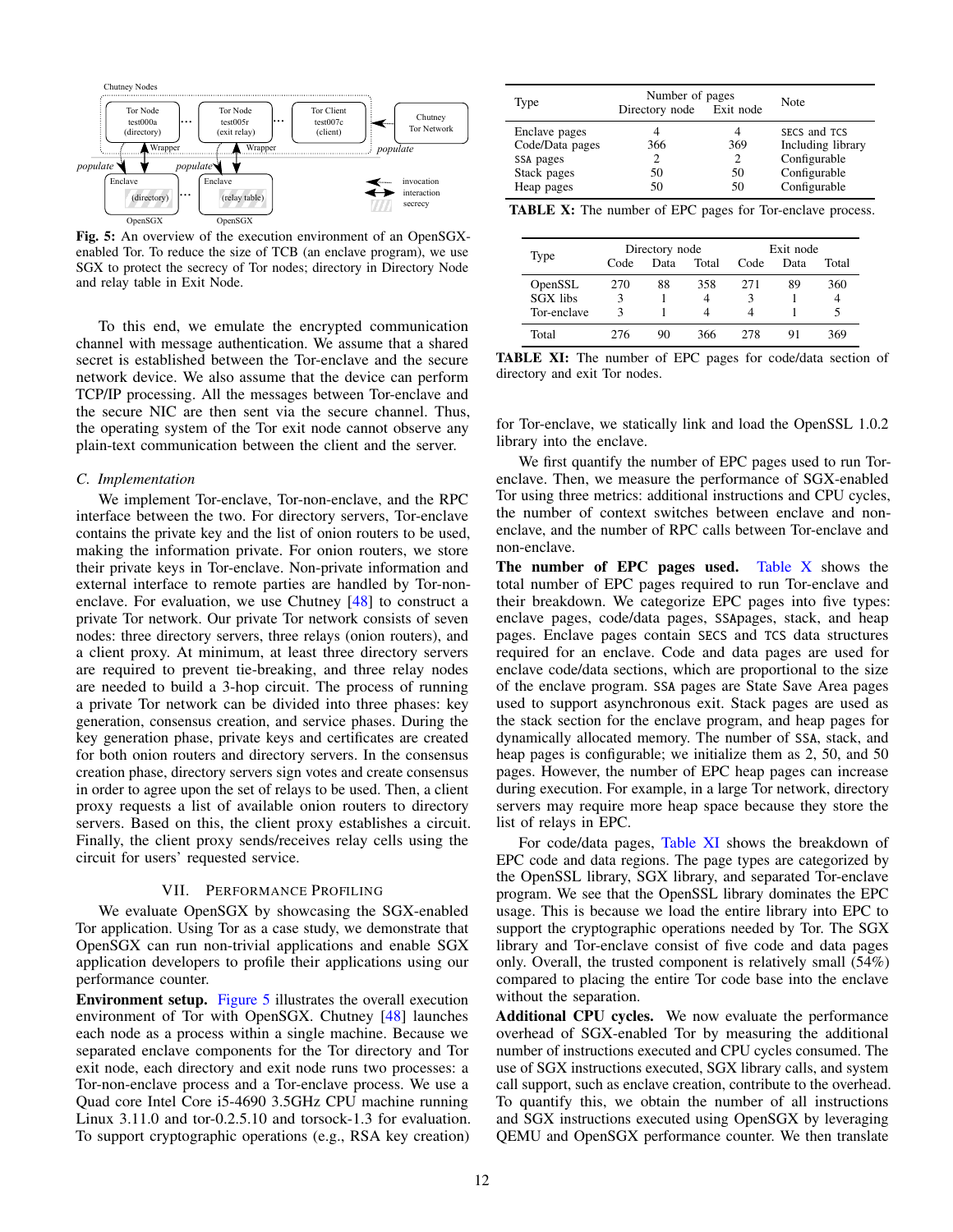<span id="page-12-1"></span>

<span id="page-12-2"></span>Fig. 6: The number of instructions and CPU cycles while loading Tor-enclave process. Here, (M) stands for a million.



Fig. 7: The number of CPU cycles of Tor-enclave process for the three phases. Here, separated Tor on QEMU means executing Tor-enclave process without using SGX instructions and sgxlib calls on the native QEMU.

the instruction count to CPU cycles using the performance estimate from recent SGX literature. In particular, we assume that each SGX instruction takes 10K CPU cycles, and non-SGX instructions run at native speed within the enclave [\[5\]](#page-14-2). To estimate the CPU cycles for non-SGX instructions, we measure the average instructions per cycle by executing Tor natively without OpenSGX. $2$  We report the average of 20 runs because the actual instruction count slightly varies depending on the random number generated during the cryptographic operations, such as the prime number.

[Figure 6](#page-12-1) shows the number of CPU cycles consumed to create and load the program into an enclave. It takes about 361M cycles to start enclave-Tor for a directory node and 362M cycles for an exit node. The CPU cycles required for loading both directory node and exit node are similar because the number of EPC pages required for running them are almost the same (see Table  $X$ ). During the process, only the privileged ENCLS instructions are invoked (e.g., ECREATE, EADD, EEXTEND, and EINIT). Most of them are EEXTEND instruction because it is called 16 times for each EPC page (4KB) to obtain the hash value of its content. Additionally, non-SGX instructions are also invoked for handling the system calls (e.g., sys\_sgx\_init()). Note that enclave creation and program loading are one-time costs that only occur at the beginning.

We now quantify the overhead of key generation, consensus creation, and service phases of the Tor-enclave process. To estimate the overhead of using SGX, we compare the number of instructions and CPU cycles of Tor-enclave running on OpenSGX and on native QEMU without OpenSGX. Note that the latter just runs Tor nodes as two separate processes communicating through a pipe. Thus, the comparison shows the amount of extra overhead of using SGX. [Figure 7](#page-12-2) presents the number of CPU cycles for each phase.

The key generation phase only occurs once at the beginning

<span id="page-12-3"></span>

Fig. 8: The number of context switches (enclave exit and entry) of Tor-enclave process for directory and exit Tor nodes.

to create identity keys and signing keys for directory nodes and onion keys for exit nodes. Most of CPU cycles in this phase are used for generating RSA keys. SGX Tor consumes 3.2 times the CPU cycles of the separated Tor running on the native QEMU without OpenSGX for the directory node, and 3.6 times for the exit node. This is because the key creation phase uses multiple sgxlib calls, such as sgx\_malloc(), that invoke ENCLS and ENCLU instructions and involve enclave exit and re-entry.

During the consensus creation phase, directory nodes perform voting and agree upon the relay and exit nodes to use. Because consensus creation is performed periodically, we measure the cost of the first consensus creation. The directory node consumes 12 times more cycles, while exit node spends 4.9 times more cycles in this phase. For both nodes, sgx\_send() and sgx\_recv() calls that are used for sending and receiving data (e.g., fingerprint, public key string, etc.) consume the extra CPU cycles because they involve enclave exit and re-entry. Furthermore, because we have separated the process into Torenclave and non-enclave, the RPC communication between the two involves sgx\_read() and sgx\_write() calls that also contribute to the overhead. Note that this is common across all three phases because our design puts part of the application code in the enclave in an attempt to reduce the TCB. Later in the section, we quantify the number of RPC calls in each phase.

In the service phase, our client proxy gets the list of Tor nodes by querying the directory nodes and generates a circuit from the proxy to an exit node using onion routing. After circuit establishment, the client's traffic is directed to the circuit via the proxy. We measure the overhead of a circuit establishment and serving a request at the exit node. For the latter, we generate a single wget request for http://www.google.com. [Figure 7](#page-12-2) shows that the directory node consumes 10 times more cycles and 5.6 times for the exit node. Similar to the previous case, additional overhead of the directory node is caused by sgx\_send() and sgx\_recv() calls to get a consensus verification result during the circuit creation. For an exit node, receiving encrypted relay cells from relay nodes requires sgx\_recv() calls that contribute to the overhead.

Context switch overhead. We now quantify the number of context switches (i.e., enclave entries and exits) that occur during the Tor-enclave execution. Switching the CPU mode between enclave and normal mode incurs overhead, including saving and restoring the CPU state and registers and a TLB flush. Each invocation of EENTER, EEXIT, and EREUSME instructions causes the CPU mode to change. [Figure 8](#page-12-3) shows the number of context switches of the Tor-enclave process for

<span id="page-12-0"></span><sup>&</sup>lt;sup>2</sup>The resulting average IPC is 1.81 instructions/cycle.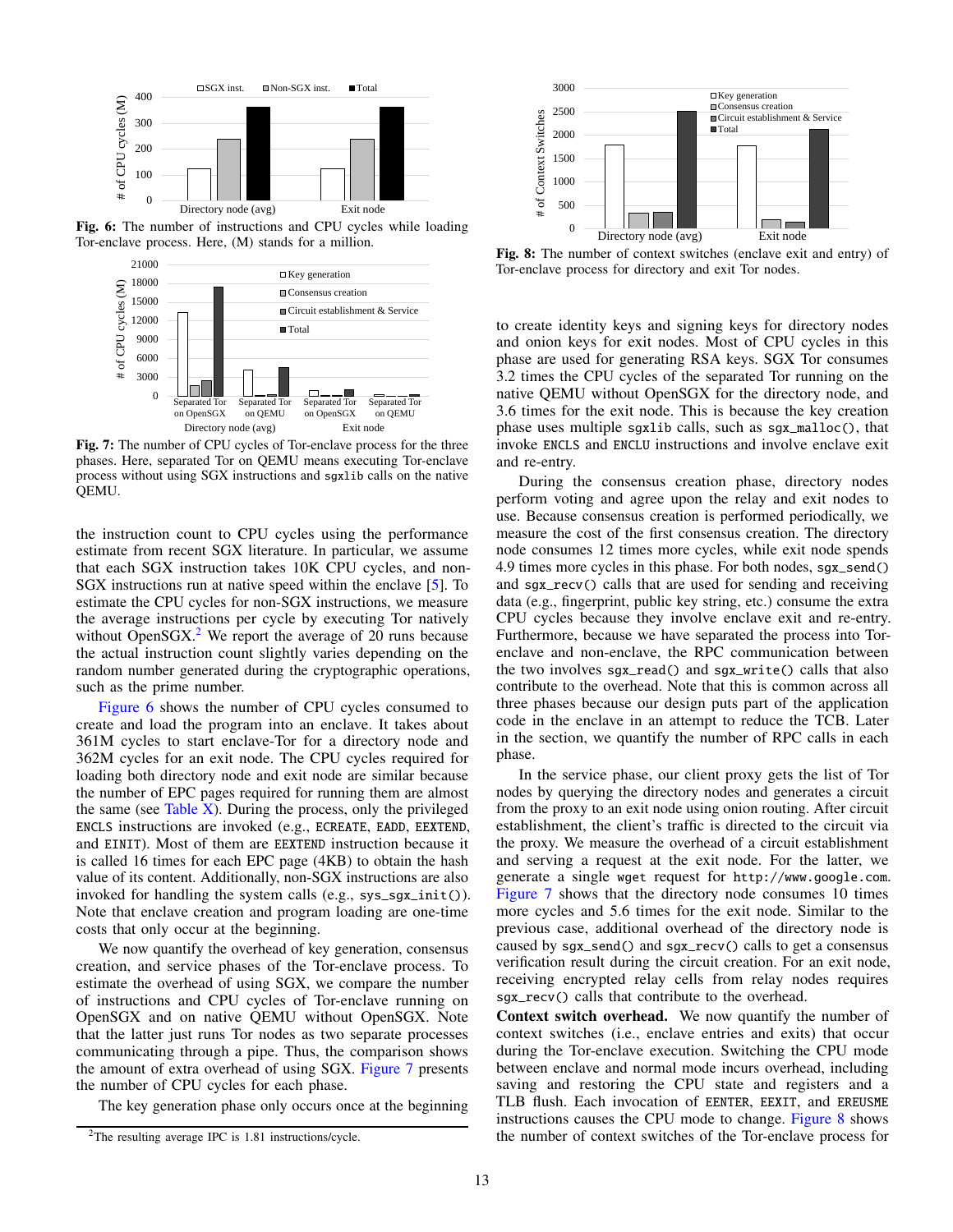<span id="page-13-1"></span>

| Type                        | Key<br>generation | Consensus<br>creation | <b>Service</b> |
|-----------------------------|-------------------|-----------------------|----------------|
| Directory node<br>Exit Node | 14<br>74          | 40<br>288             | 24<br>10       |
| Total                       | 88                | 328                   | 34             |

TABLE XII: The number of RPC calls between Tor-enclave and Tor-non-enclave during the three phases of Tor execution

<span id="page-13-2"></span>

|                      | License          | Concurrency | OS support | Performance [37]  |
|----------------------|------------------|-------------|------------|-------------------|
| <b>TPM</b>           | Variable         | No          | Yes        | Slow              |
| Flicker              | Dependent on TPM | No          | Yes        | Fast <sup>a</sup> |
| <b>ARM TrustZone</b> | ARM              | Yes         | Yes        | Fast              |
| Intel IPT            | Intel            | Yes         | Yes        | Moderately Fast   |
| Intel SGX            | Intel            | Yes         | Yes        | Fast              |

<sup>a</sup> Flicker TEE code runs on main CPU fast, however it entails significant performance overhead when utilizing TPM operations [\[35\].](#page-15-26)

TABLE XIII: Comparison of TEE hardware. 'Concurrency' denotes the case when concurrency is supported by the device and 'OS support' denotes the case when the TEE requires a special OS support.

directory and exit nodes during the three execution phases. A major source of context switching is system calls and I/O, such as sys\_create\_enclave(), sgx\_read(), and sgx\_write(). In particular, OpenSGX I/O APIs, such as sgx\_read() and sgx\_write(), use *trampoline* and *stub*, which cause the program to exit the enclave mode to request I/O operation to the kernel. Because enclave-Tor performs I/O frequently, the result shows that context switching occurs very often (i.e., every 7M instructions for a directory node and 0.5M instructions for an exit node). However, we expect that the cost of context switching can be amortized through batching system calls and I/O operations [\[44\]](#page-15-27).

The number of RPC calls. Finally, we count the number of RPC calls between Tor-enclave and Tor-non-enclave. Although this is not a direct measure, it reflects another aspect of the overhead due to the new design of Tor (separation of Tor process). In our implementation, each RPC call involves sgx\_write() or sgx\_read() calls. [Table XII](#page-13-1) shows the number of RPC calls measured for the three phases of Tor execution. In the key generation phase, an exit node additionally executes a larger number of RPC calls because it creates three X509 certificates for the TLS connection, whereas the directory node only creates a certificate for the signing key. Consensus creation involves a large number of RPC calls. In this phase, a directory node signs its votes, creates a consensus, and checks the state of reachable Tor nodes. Then, it sends a message periodically to Tor nodes and each node replies with liveness information by authenticating itself using its identity key. This causes many I/O calls during the launching phase in the exit node. In the service phase, the directory node requires RPC calls to verify the signature of consensus. Also, the exit node invokes several RPC calls for decrypting and encrypting DNS and HTTP requests. We believe that the cost can be amortized by batching the systems calls.

# VIII. RELATED WORK

<span id="page-13-0"></span>TEE has been considered an effective way of constructing a secure area residing in the main processor in mobile and smartcard platforms [\[49\]](#page-15-28). TEE is designed to ensure protected storage of sensitive data and to guarantee safe executions of trusted applications. Although various types of TEE including TPM, ARM Trusted Zone, Intel TXT, and AMD SVM, have already been deployed to those platforms [\[34,](#page-15-10) [41\]](#page-15-29), their usage has not reached further into the cloud yet, due to

their limited form factors and, critically, performance. The recent introduction of Intel SGX [\[2,](#page-14-1) [19,](#page-15-1) [36\]](#page-15-2) changes this landscape by restricting the TCB (Trusted Computing Base) to the processor itself while providing the performance at the native hardware level (e.g., multiple threads support) inside an enclave. [Table XIII](#page-13-2) summarizes the characteristics of currently available TEE technologies.

Intel SGX. A number of projects have explored applications of Intel SGX in the cloud environment. Haven [\[5\]](#page-14-2) pioneered the idea of enabling unmodified application binaries to run on Intel SGX inside the cloud. VC3 [\[42\]](#page-15-3) suggested using SGX for ensuring privacy in data analytics in the cloud. Both projects utilized the Intel SGX emulator provided by Intel to develop software that works on top of Intel SGX. However, the emulator has been available only to the authors of both projects. To the best of our knowledge, no SGX emulator is publicly available to the general research community. Thus, our focus in this OpenSGX project is to develop an openly available platform upon which new research ideas involving TEE can be readily implemented and explored.

Kim et al. [\[27\]](#page-15-30) explore how to leverage SGX to enhance the security and privacy of network applications, such as softwaredefined inter-domain routing, Tor anonymity network, and innetwork functions. They use OpenSGX to demonstrate the feasibility of the design and characterize the overhead of adopting SGX into application design, which demonstrates the usefulness of the OpenSGX platform.

Isolated execution environment. Hardware-based trusted execution environments have been constructed in various contexts. For example, Flicker [\[34\]](#page-15-10) utilizes Late Launch; SICE [\[4\]](#page-14-6) uses multi-core architecture; OASIS [\[38\]](#page-15-31) proposes a cost-effective CPU ISA extensions for TEE; TrInc [\[31\]](#page-15-32) provides trustworthy computation by using TPM for distributed systems; SecureSwitch [\[46\]](#page-15-33) uses BIOS, and Secure Executables [\[7,](#page-15-34) [51\]](#page-15-35) extends the power architecture to build a trusted execution environment. For low-end embedded devices, TrustLite [\[29\]](#page-15-36) and Tytan [\[8\]](#page-15-37) enforce execution-aware memory protection in a flat memory model.

Software-based solutions that utilize hypervisors as TCB have been explored (e.g., Trustvisor [\[35\]](#page-15-26), MiniBox [\[33\]](#page-15-38), NOVA [\[45\]](#page-15-39), Overshadow [\[12\]](#page-15-40), and seL4V [\[28\]](#page-15-41)). The goal of these projects is to provide a secure environment. In contrast, OpenSGX does not provide any security guarantee due to its emulation nature, but offers a rich platform that enables new research.

Trusted I/O and remote attestation. Since Intel SGX does not provide a secure way of communicating with users, an SGX-compatible solution to establish a secure channel between a user to the computer (e.g., secure I/O) is required. In this regard, the integrity of the peripheral's software is important; VIPER [\[32\]](#page-15-42) attempts to verify the integrity of device firmware; NAVIS [\[16\]](#page-15-43) enables a similar integrity check to network adapters; IOCheck [\[54\]](#page-15-44) provides a framework to enhance the security of I/O devices; and Intel recently introduced Intel IPT [\[10\]](#page-15-23) to establish a secure display and audio channel. These solutions can be made compatible to Intel SGX in general, and by using our OpenSGX, one can also explore such an interface for trusted I/O, similar to our preliminary proof-of-concept example presented in [§VI-B.](#page-10-1)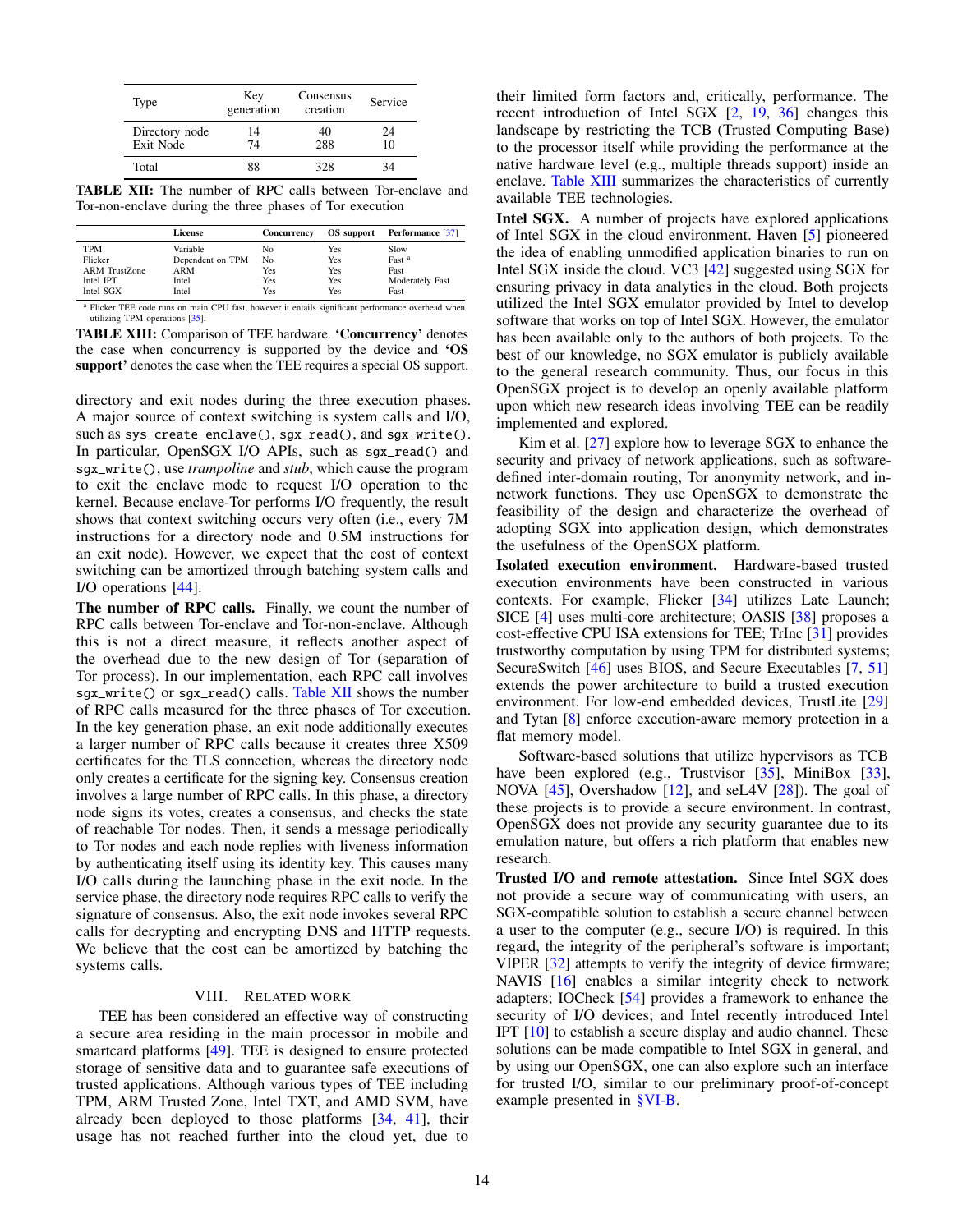#### IX. DISCUSSION AND LIMITATIONS

<span id="page-14-3"></span>In this section, we summarize the limitations of OpenSGX, describe our concerns about Intel SGX and its approach in general, and attempt to clarify prevalent misconceptions about Intel SGX.

Limitations of OpenSGX. First and foremost, OpenSGX is *not* secure for any security-related projects. However, OpenSGX can be utilized or extended for easy development of Intel SGX such as toolchains or a library, precise profiling of SGX programs, and the exploration of potential research opportunities beyond the software boundary (e.g., hardware semantics or efficient memory encryption scheme) that the Intel SGX can not flexibly enable.

Limitations of Intel SGX. Intel SGX is an ideal model for the cloud, as it has a very restricted set of the I/O channels (usually just the network and local disk). To use Intel SGX in a desktop-like, interactive environment, it is essential to establish a secure channel between users and the enclave program. There are already a few commodity hardware available on the market: Intel Protected Audio and Video (Intel PAVP) [\[20\]](#page-15-45) and Intel Identity Protection Technology (Intel IPT) [\[10\]](#page-15-23). Although both technologies can be used for creating an encrypted I/O path of video and audio to an enclave program [\[19,](#page-15-1) [20\]](#page-15-45), their usage seems restricted to mobile devices that accept a user's inputs through a touch-screen interface. However, integration into typical input devices such as a keyboard or mouse still needs to be solved for wide adoption of Intel SGX.

Rutkowska [\[39\]](#page-15-46) raises a similar concern that even if SGX succeeds in preventing malware from stealing critical user data directly from memory, the absence of a secure input and output can allow malware to potentially command the enclave to leak them.

Another misconception of Intel SGX is that its trust (i.e., remote attestation) can be constructed without any future reliance on Intel once an SGX-enabled device is deployed. However, to properly perform a remote attestation, the report certified by the quoting enclave should be checked for an EPID infrastructure provided by Intel (e.g., checking identity or revocation) [\[9\]](#page-15-12).

Malicious use of Intel SGX. As recently highlighted in detail by a handful of researchers  $[13, 40]$  $[13, 40]$  $[13, 40]$ , we have similar concerns in terms of safe use of Intel SGX; for example, irreversible malware might be possible by abusing the isolation property, so unanalyzable, guaranteed by the hardware. Worse yet, end-users or anti-virus software will not be able to distinguish from a compromised instance of OpenSGX and its normal run.

More specifically, we describe a few concrete scenarios showcasing how an enclave program can be abused once compromised (or after a private key is leaked). First, a botnet creator can establish a completely hidden or obfuscated communication channel between its operator by busing the remote attestation  $[13]$ ; once malware runs inside the enclave, the operation initiates actual commands.

Second, the isolation will make traditional, popular signature-based anti-virus programs futile; one potential direction is to estimate the correct or expected behavior of enclave programs, but we believe these directions are ad-hoc, (i.e., not sound) and results in huge false positives in practice.

Finally, another concern, similarly raised by Joanna Rutkowska  $[39, 40]$  $[39, 40]$  $[39, 40]$ , is that the use of SGX tends to make end-users rely too strongly on Intel. Except for the fact that Intel can launch an enclave without a platform-specific key, our reliance on the SGX might result in a single point of security failure; Intel can introduce a CPU backdoor by disclosing the private key without any hardware tempering or incorporating suspicious components.

# X. CONCLUSION

<span id="page-14-4"></span>Due to the wide adoption of the x86 architecture, its Software Guard Extensions (SGX) for trusted execution potentially has a tremendous impact on software security, enabling a wide range of applications to enhance their security and privacy properties. At the same time, the limitations of SGX need to be closely evaluated due to the possibility of new forms of attacks potentially surfacing. Unfortunately, the absence of an open platform for research, such as SGX hardware or an emulator, has been a significant barrier to exploring the promises and potential issues of SGX. The remarkable interest we have received from the security community during the early phase of development reflects that there is a strong demand for an open platform for SGX research.

To tackle the problem, we propose OpenSGX, a fully functional open source emulator for Intel SGX. In the process, we have developed a complete platform for SGX development that includes emulated hardware and operating system components, an enclave program loader, an OpenSGX user library, and debugging and performance monitoring support. Our evaluation of OpenSGX demonstrates that it can run nontrivial applications, such as the Tor anonymity network, and new ideas can be easily implemented and evaluated as a proof-ofconcept using our framework. Finally, we believe that significant research opportunities exist in applying new ideas to each and every component of OpenSGX. We plan to make OpenSGX publicly available as open source and hope that OpenSGX serves as a vehicle for implementing new ideas in trusted execution environments.

### XI. ACKNOWLEDGMENT

We thanks Patrick Bridges for implementing enclave library and remote attestation supports, Ron Rivest for insightful discussion, Jethro Beekman for checking hardware conformance with OpenSGX, and the anonymous reviewers for their helpful feedback. This research was supported in part by the NSF award (DGE-1500084); by the ONR grant (N00014-15-1-2162); by the DARPA Transparent Computing program under contract No. DARPA-15-15-TC-FP-006; by the ICT R&D program, MSIP/IITP [R-20150223-000167, R0190-15-2010, H7106-14- 1011, 14-911-05-001]; and by NRF-2013R1A1A1076024.

#### **REFERENCES**

- <span id="page-14-5"></span>[1] T. G. Abbott, K. J. Lai, M. R. Lieberman, and E. C. Price. Browser-based attacks on tor. In *Proceedings of the 7th International Conference on Privacy Enhancing Technologies*, 2007.
- <span id="page-14-1"></span>[2] I. Anati, S. Gueron, S. P. Johnson, and V. R. Scarlata. Innovative Technology for CPU Based Attestation and Sealing. In *Proceedings of the 2nd International Workshop on Hardware and Architectural Support for Security and Privacy (HASP)*, pages 1–8, Tel-Aviv, Israel, 2013.
- <span id="page-14-0"></span>[3] ARM. Building a secure system ising trustzone technology, Dec. 2008. PRD29- GENC-009492C.
- <span id="page-14-6"></span>[4] A. M. Azab, P. Ning, and X. Zhang. SICE: A hardware-level strongly isolated computing environment for x86 multi-core platforms. In *Proceedings of the 18th ACM Conference on Computer and Communications Security*, pages 375–388, Chicago, Illinois, Oct. 2011.
- <span id="page-14-2"></span>A. Baumann, M. Peinado, and G. Hunt. Shielding applications from an untrusted cloud with haven. In *Proceedings of the 11th Symposium on Operating Systems*